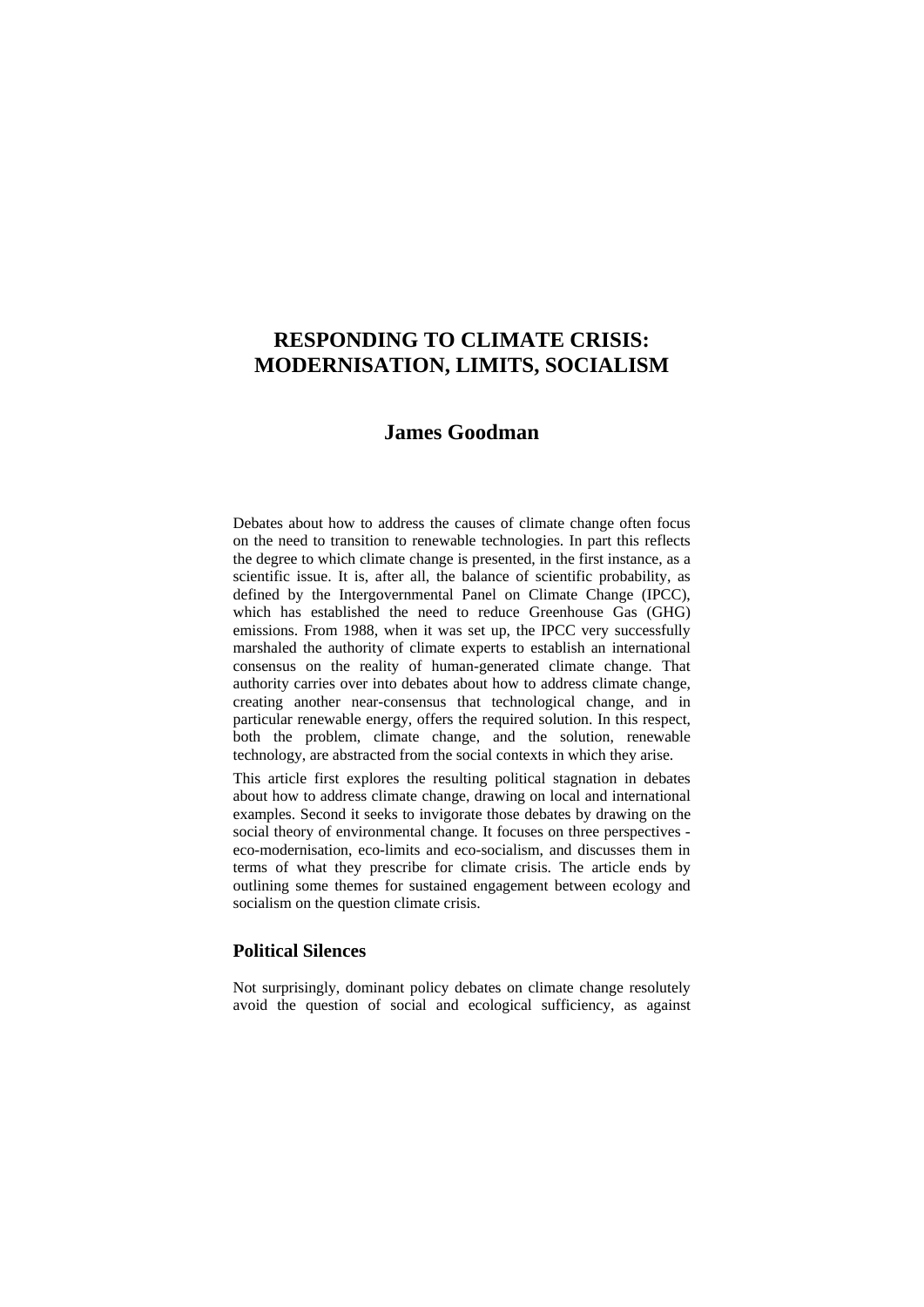technical efficiency. Economic growth is the unquestioned fact of political life, as is our cherished faith in the capacity of technology. Some examples may help establish this claim. One is the 'Greenhouse Development Rights' model, designed by the US NGO 'Eco-Equity' to address the distributional issues of climate policy. The model reconciles historic responsibility for emissions, uneven capacity to mitigate emissions and to adapt to impacts, with a global commitment to a minimum income of at least \$6000 per capita (EcoEquity 2007). All this is achieved by a transfer of about one per cent of global output (estimated at US\$56Trl in 2005) from rich countries to enable the reduction of GHG emissions in the rest of the world. At the 2009 Copenhagen UNFCCC some approximation of this model became the official policy of the G77, the 'majority world' group of 132 low-income countries (UNFCCC 2008). Whilst a laudable attempt at reconciling the imperative to reduce GHG emissions with the requirements of global distributional justice, the model assumes technology can deliver: that a certain quotient of wealth transfer will deliver a measurable reduction in GHG emissions. The 2008 edition of the report acknowledged as much, stating in a footnote that, for renewables, 'cost estimates are all over the place' (EcoEquity, 2008: 109).

A second example is closer to home. In March 2009 more than 500 climate activists met in Canberra at the first Climate Summit to discuss ways forward for the Australian climate movement. The Summit displayed much the same tendencies for technological optimism, as expressed in its headline demand of 100% renewable energy by 2020. Prior to the Summit local climate action groups submitted a long list of policy proposals for consideration as official movement policy. The final list of policies covered climate targets, funding mechanisms for renewable energy, a 'phase-down' for fossil fuels, 'revolutionising energy efficiency', 'repowering' transport, 'just transitions' for carbonintensive communities, and measures to reduce emissions from land use. Nowhere in the list of eighty policy proposals approved by the Summit was there mention of economic growth or consumerism as a driver of emissions, and as something to be addressed. Throughout, the unspoken assumption was that technology can enable growth 'as usual'. The only mention of finite resources was in a clause asserting the need for 'ecologically sustainable population levels' in Australia. The clause was strongly opposed at the Summit but remained in the policy mix. This should not necessarily come as any surprise as population remains an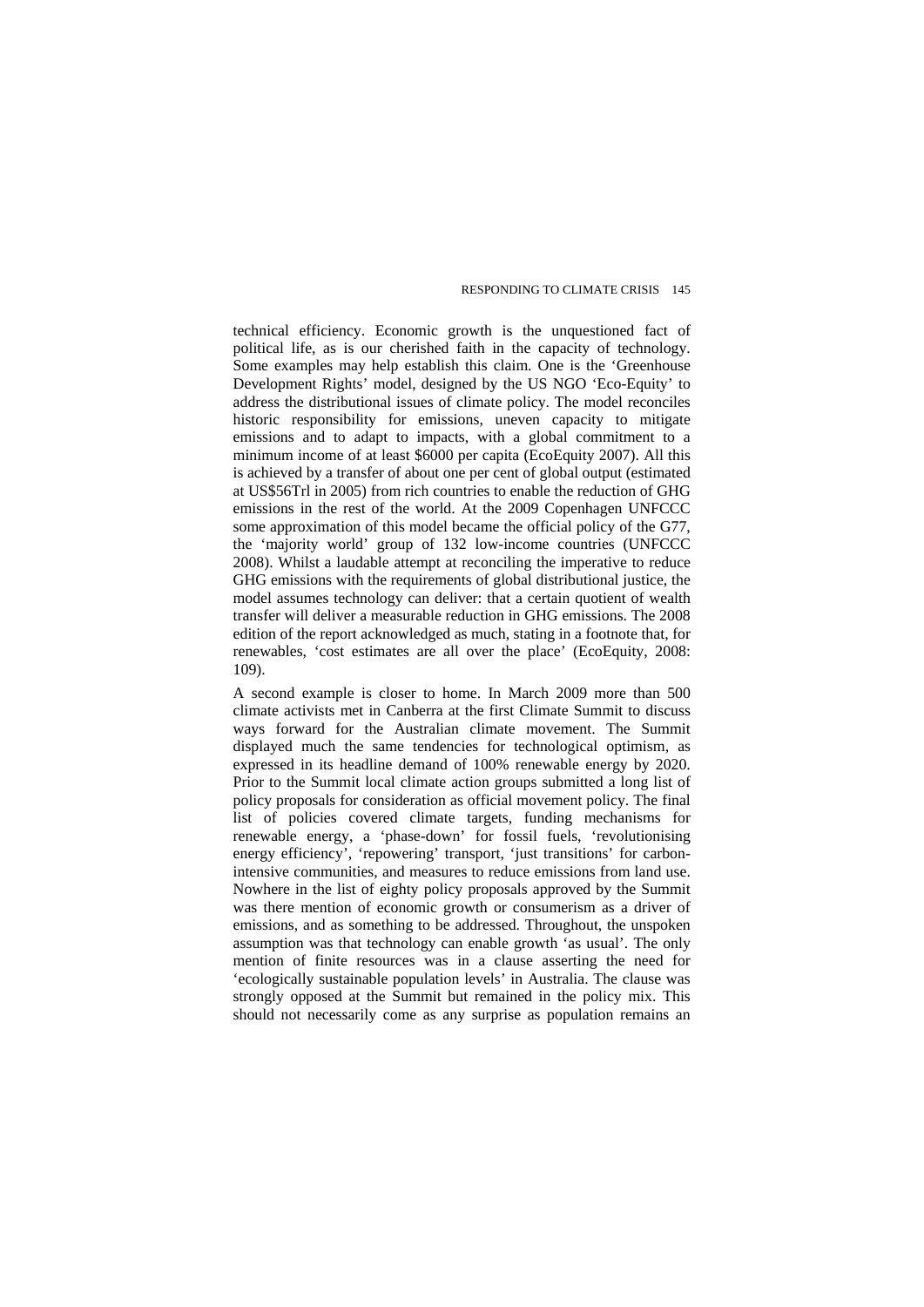easy scapegoat. Ecological restrictions on population growth constrain peoples rights to reproduce and to migrate, letting polluters off the hook. In the context of Australia's record-breaking per-capita emissions, demands to restrict migration or promote birth control, at home or overseas, misrecognise the problem but persist because they displace responsibility.

The silence on sufficiency underpins NGO models: in early 2010, with the launch of 'Transition Decade', an initiative of a wide range of climate action groups in Australia argued for 'structural transition' that encompasses 'concentrated investment and development in renewable energy systems, the elimination of harmful waste, the efficient use of resources and ecological conservation and restoration' (Transition Decade 2010). Later in 2010, the 'sustainable energy plan' for 'Zero Carbon Australia' took the projected forty per cent rise in electricity demand 2008-2020 as a given, arguing this could be more-than accommodated by a fifty per cent increase efficiency measures that would come with a shift to 100% renewables (Zero Carbon Australia 2010). Post-2010 growth was to be decoupled from energy, through 'ever-improving efficiency measures' to maintain an indefinite cap on total electricity consumption (Zero Carbon Australia, 2010: 15).

The related 'green jobs' debate brings home the full implications of embracing technology as the answer to climate change, and serves as a cautionary tale of falling into its ideological lockstep. In 2009 activists in NSW decided to hold a Climate Camp at the Helensburgh coal mine, which was slated for expansion. Debate about the choice of site raged over whether it was a mistake to target a mine that produces coking coal to feed steel plants, mostly for export. Initially, the organizers saw this as an opportunity to extend NSW coal campaigning into the Southern coalfields, and also to show how coal burning for industry was as much a part of the problem as burning coal for power. At local meetings in the run-up to the Camp, it was argued that these mining jobs should be seen as 'green jobs': where else would Australia get its wind turbines if not from a steel plant; and what delivers the power for making steel? Some key players quietly declined to support the Climate Camp, and Camp publicity shied-away from the coking coal issue, instead focusing on the symbolism of Helensburgh as Australia's oldest operating coal mine (Climate Camp 2009).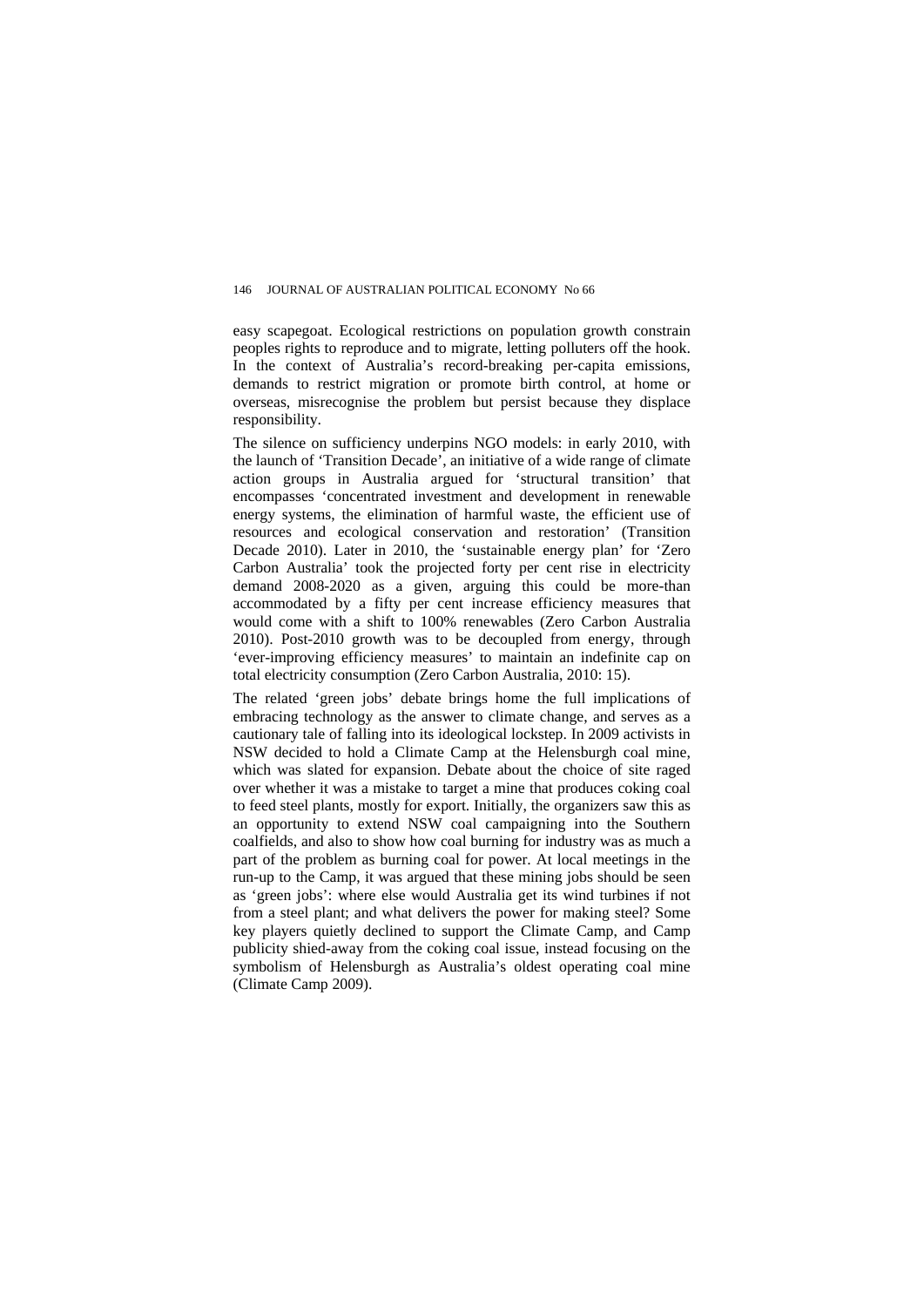In the event the Camp succeeded in extending the coal campaign, and in highlighting and questioning the massive expansion in mining proposed for the region, but in the process it also posed the question of what is a 'green job'? Not surprisingly, advocates of mining expansion in the Illawarra have stepped-up their rhetoric on the issue. In March 2009 the 'outline brief' for Green Jobs Illawarra, 'Power to the People Building Sustainable Jobs in the Illawarra', made no mention of the global warming impacts of steel manufacturing or coal mining (Donaldson et al 2009). In August 2009 the group hosted the architects of Australia's NGO red-green alliance, the ACF's Don Henry and the ACTU's Sharan Burrows. The two had published 'Green Gold Rush', which advocated expanded industries, including 'mineral wealth', on the back of environmental technologies. At the Wollongong meeting Burrows turned this into an argument for mining, asserting that 'Coal and steel… have a place in green industry' (ACTU and ACF 2008; Cox 2009).

By the end of 2009 the position had been further finessed into an argument not just for maintaining coal mining, but for mining expansion. The Green Jobs Illawarra Report to the State Government, released in November that year, argued that coking coal was the key element of 'green industry infrastructure'. A diagram in the Report titled 'From Coking Mines to Renewable Energy Turbines: A Production Process in the Green Economy', gave 'South Coast Mines: Coking Coal Extraction' a pivotal position, as the first stage in a flow chart leading to renewable energy. The Report concluded succinctly with this argument for the expansion of coal mining in the region:

'All of the renewable energy technologies that will power the future rely on steel. Steel manufacturing relies on coking (metallurgical) coal. Australia is the world's largest producer of coking coal with 53 per cent of the export market… The Illawarra's Southern coalfield is the only source of premium quality hard coking coal in NSW. The choice for policy makers is to exploit this advantage, service the domestic market and open up export opportunities, or, instead, rely on imports' (Green Jobs Illawarra, 2009: 43).

The NSW State Government welcomed the Report, demonstrating how quickly the demands for renewable energy can translate into demands for the expansion of industry, including coal mining.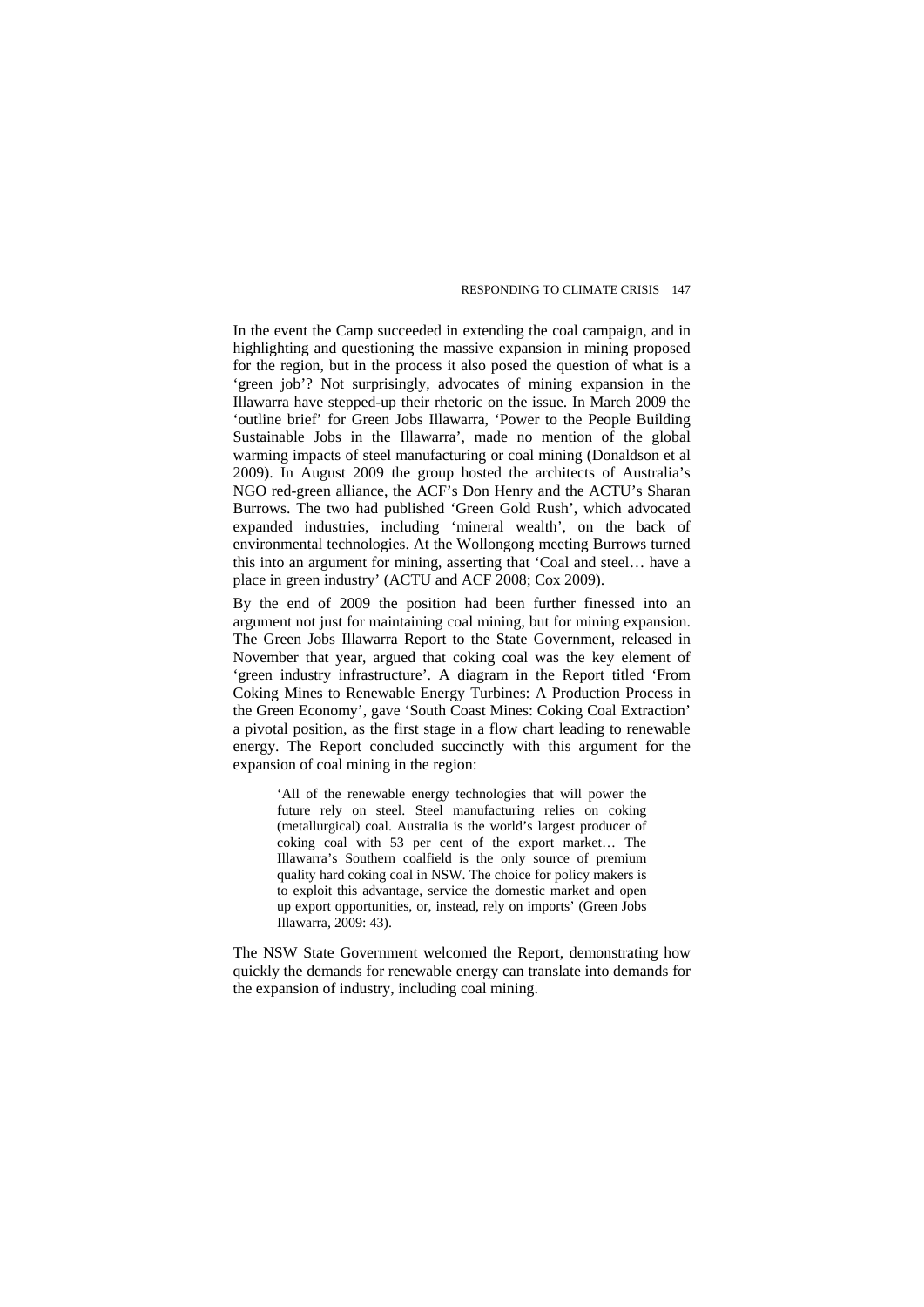These silences on growth matter. Failure to question the growth economy means we fail to question the primary drivers of climate change. It has to be recognized that in a capitalist growth economy technological efficiency will more likely fuel consumption and profit, not emissions reduction. The aim of this article is to help break these silences and highlight the limits of technology as a panacea for climate change. This is not a new problem. In 2004, for instance, the Clean Energy Futures Group noted: 'It has been almost impossible to get onto the public agenda the possibility that renewable sources can't save us and that solutions to global problems cannot be achieved unless we abandon some of the basic commitments of our society, notably to high living standards and limitless economic growth' (Saddler, Diesendorf and Denniss, 2004: 1). If nothing else, this suggests an urgent need to return to first principles, and to revisit the social roles of technology, in the naturesociety nexus.

## **Nature-Society And Climate Change**

Debates about climate crisis reflect assumptions about the relationship between nature and society. As identified by David Harvey, approaches to nature-society relations fall into three broad categories: those that see society dominating nature; those that see natural limits as dominating society; and those that seek to free nature-society relations both from natural limits and from social domination (Harvey, 1996: 149). As outlined in Table 1, these constitute three distinct approaches to addressing the climate crisis. These three are not associated with particular movements or specific intellectual currents, nor are they mutually exclusive. Rather, they are analytical categories, constructed here simply to clarify the debate; and there is considerable overlap and debate between them.

The first approach centres on ecological modernisation, and assumes the possibility of continuing to dominate nature and produce limitless growth, what Hornborg dubs 'conucopia' (Hornborg 2001). Here, as with welfarism, capitalist modernity develops the technologies to save itself from its own side-effects. Under climate change, as noted, this model posits a total decoupling of growth from emissions, through limitless efficiency gains. The second approach centres on ecological limits and as such, reverses the nature-society nexus, putting nature in control. The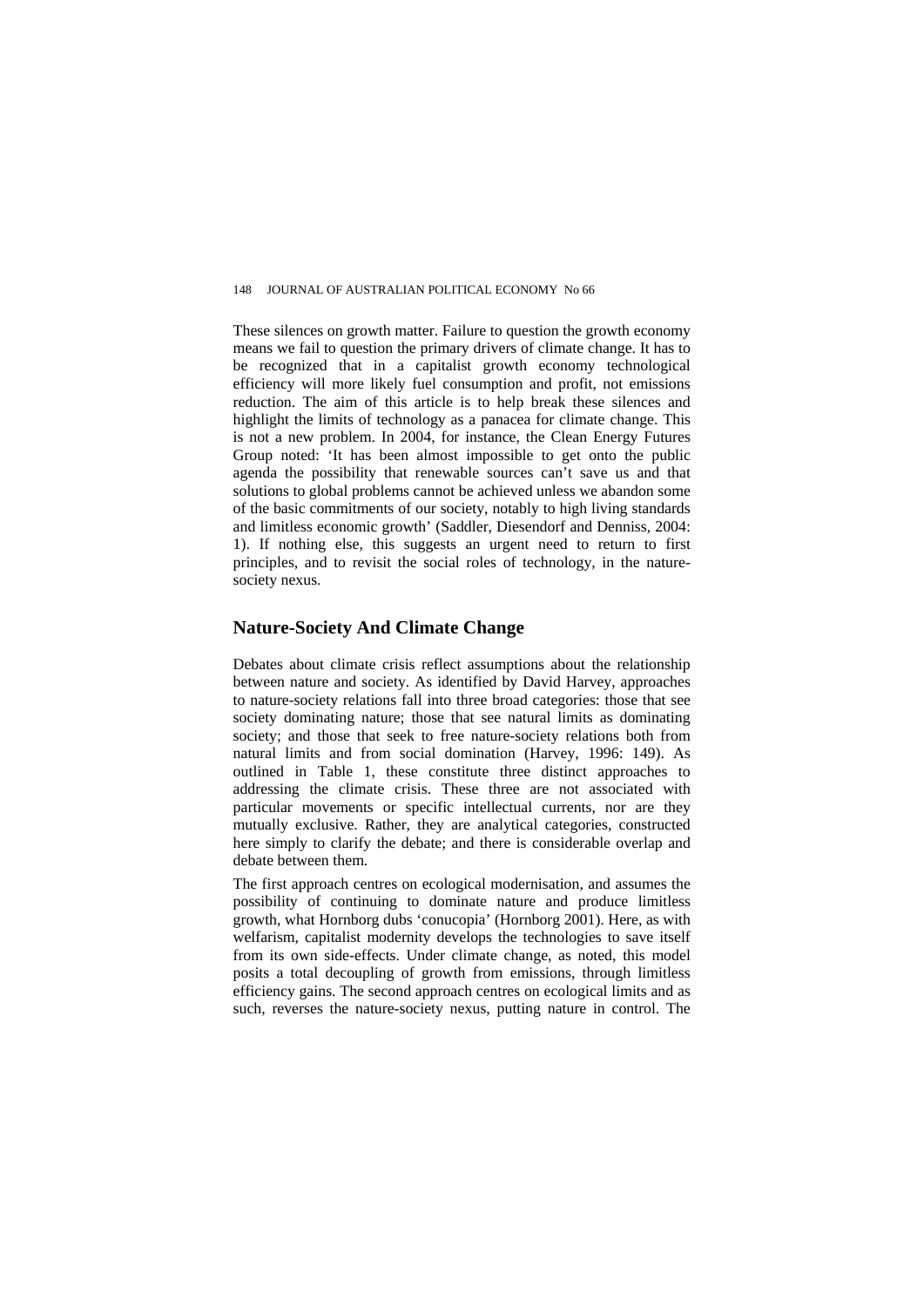limits serve to contain capitalism, by imposing models of de-growth, or maintaining a steady state, centred on closed-loop production. The third approach, ecological socialism, along with versions of socialist ecofeminism, offers the possibility, or dream, of freedom from domination, 'whether of society or nature', re-embedding economy in both society and ecology (Harvey 1996: 149). The focus of this approach is on de-commodification and the promotion of a regenerative model for social development, centred for instance on modes of commons governance.

| <b>Model</b>             | Problem                | <b>Solution</b> | <b>Vehicles</b> | <b>Policy</b>  |
|--------------------------|------------------------|-----------------|-----------------|----------------|
| Ecological               | Inefficiencies.        | Northern-led    | Technology      | Renewables     |
| modernisation            | north<br>and           | decoupling      | markets         | eco-pricing    |
|                          | south                  |                 | growth          | Green state    |
| <b>Ecological limits</b> | Modernity<br><b>VS</b> | Scale down in   | Southern        | Closing loops. |
|                          | eco-limits,            | north, contain  | models for de-  | non-extractive |
|                          | mainly north           | capitalism      | growth          | steady state   |
| Ecological               | Capitalist             | Ecological      | Regenerative    | Commons        |
| socialism/socialist      | exchange               | use-value,      | growth<br>to    | governance     |
| ecofeminism              | value,                 | freely          | enhance         | for eco-social |
|                          | instrumental           | associated      | ecology         | needs          |
|                          | labour                 | labour          |                 |                |

**Table 1: Addressing Climate Change: Three Models** 

The three approaches produce different models of the relationship between technology and climate, and underpin much of the debate on climate policy. In what follows, each is addressed in turn, leading to conclusions aiming to identify social forces and possibilities for engagement beyond the current malaise.

#### **(a) Carbon intensity and eco-modernisation**

Ecological modernisers argue growth can be decoupled from ecological degradation and can serve ecology, saving itself from itself through technology and other forms of social innovation. Accordingly, for ecological modernisers, the world's 'ecological front-runners' are the high-income high-growth industrialized countries (Mol 2000b). In these contexts, re-geared technology, re-grounded markets and eco-sensitive political institutions are assumed to create a cross-societal shift to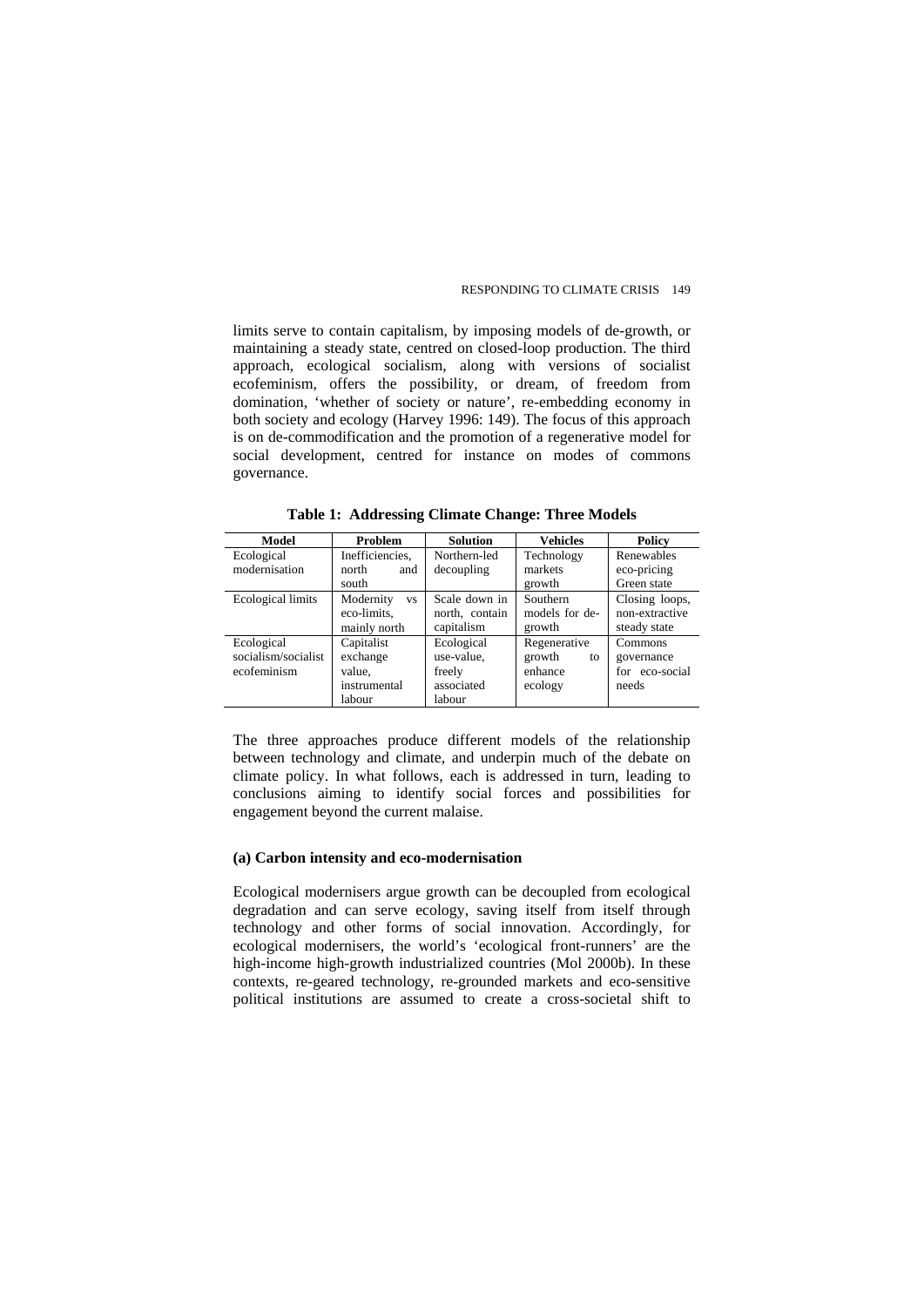renewables, eco-pricing, and to 'green' states, movements and cultures (Blowers 1997).

The ecological modernisation approach dominates the international climate debate, to the extent of monopolising governmental positions, and as we have seen, it has a powerful hold over the political imagination of the climate movement. Coined by Joseph Huber and Arthur Mol, ecomodernisation usually assumes that growth patterns can be maintained provided they are regeared to ecological frameworks (Mol 2000b). In some versions, the goal is a form of 'natural capitalism', a new 'industrial revolution', where ecological values are internalised into the inner workings of capital accumulation, such that one becomes indistinguishable from the other (Hawken, Lovins and Lovins, 1999). This model of 'weak' ecological modernisation is nicely evoked in Suzuki's call for 'making money like a bee: doing business without doing harm' (Suzuki and Dressel 2002).

Dominant models of neoliberal climate policy closely approximate to this position, with markets and profit harnessed to technological transition. The Stern Review on the economics of climate change is perhaps the clearest recent manifestation of the model at work (Stern 2007). Defining climate change as an externality of production, the review assumed that the most effective approach is simply to internalize it. By giving greenhouse gas emissions a monetary value, the market creates incentives for the development and take-up of renewable technology, decoupling growth from emissions. This notion that economic forces can be re-channeled to address climate change is nicely illustrated in the now dominant approach to the climate-trade nexus, where trade policy geared to stimulating economic growth is justified in terms of its capacity to stimulate trade in 'environmental goods and services' (Goodman and Wolfenden 2008). As the powerhouse of economic growth, trade becomes the guarantor of ecological modernisation, especially where it promotes growth in relatively efficient Northern contexts.

Critics of these approaches often embrace a variety of 'stronger' approaches to ecological modernisation. The move from weakness to strength may be constructed along a continuum from less to more interventionist approaches. Emissions trading may be rejected, and a more interventionist market approach may be favoured, such as a carbon tax. Alternatively, the reliance on market incentives may be rejected in favour of more direct public investment and regulation. Relying on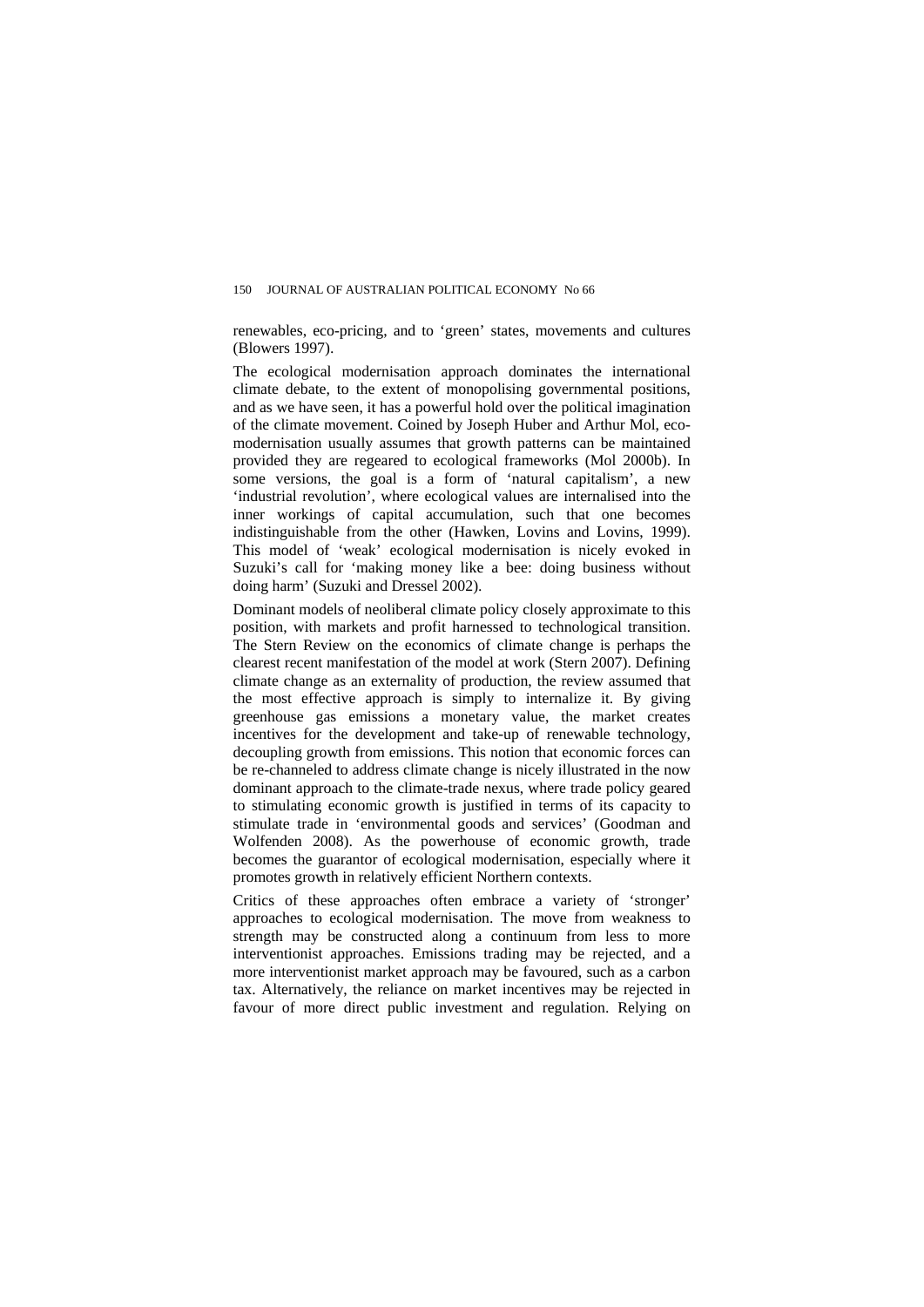subsidized private players to deliver may be seen as unreliable, hence more thorough-going forms of nationalization and expropriation may be favoured, approximating to a war economy. Finally, there may be proposals for a wholesale shift away from private property, to state or community-planned transitions to a post-capitalist ecological modernity. What all these approaches share is a faith in technology, and in the capacity of economic growth to deliver it.

Additionally, the continuum may move from adaptive to more transformative technologies. Various geo-engineering proposals would be positioned at the weaker end of the eco-modernisation scale, as attempts to enable continued emissions; likewise for Carbon Capture and Storage (CCS) as an end-of-pipe technology designed to enable extraction-as-usual; and for nuclear power, as another form of higher risk extractive technology. Other efforts at offsetting fossil fuel emissions through the expansion of carbon sinks may also be positioned in this way. Stronger forms of ecological modernisation may then entail renewable technologies that address the origin of emissions, rather than treating the symptoms. Hence, insofar as the 2009 Australian Climate Summit rejected CCS and nuclear technologies, and was critical of offsets, while embracing direct public intervention for renewables, it was positioned closer to this 'stronger' end of eco-modernisation. As noted, though, such approaches remain grounded in the assumption that technological change and other innovations can raise efficiency, and assume limitless prosperity and growth.

Of particular interest at the 'stronger' end of the scale are the arguments for 'reflexive modernisation' as advocated by Ulrich Beck (see Dryzek, 1997: 148). Beck contends high-income societies have passed into a 'second modernity' forced to address the 'side-effects', especially the ecological side-effects, of 'first modernity'. Beck is sharply critical of the 'metaphysical' belief in the capacity of modernity to solve its own problems, in the 'optimism of control' very much in evidence with weak ecological modernisation, that, as reflected in geo-engineering, CCS and nuclear energy, simply displaces current risks into exponentially higherrisk interventions. Yet the required 'second modernity' also subsumes and transforms ecologies: human society continues to dominate nature in risk society through reflexivity, just as much as it does under industrial society. Despite clear differences, reflexive modernisation retains ecological modernisation's belief in modernity's adaptive capacity.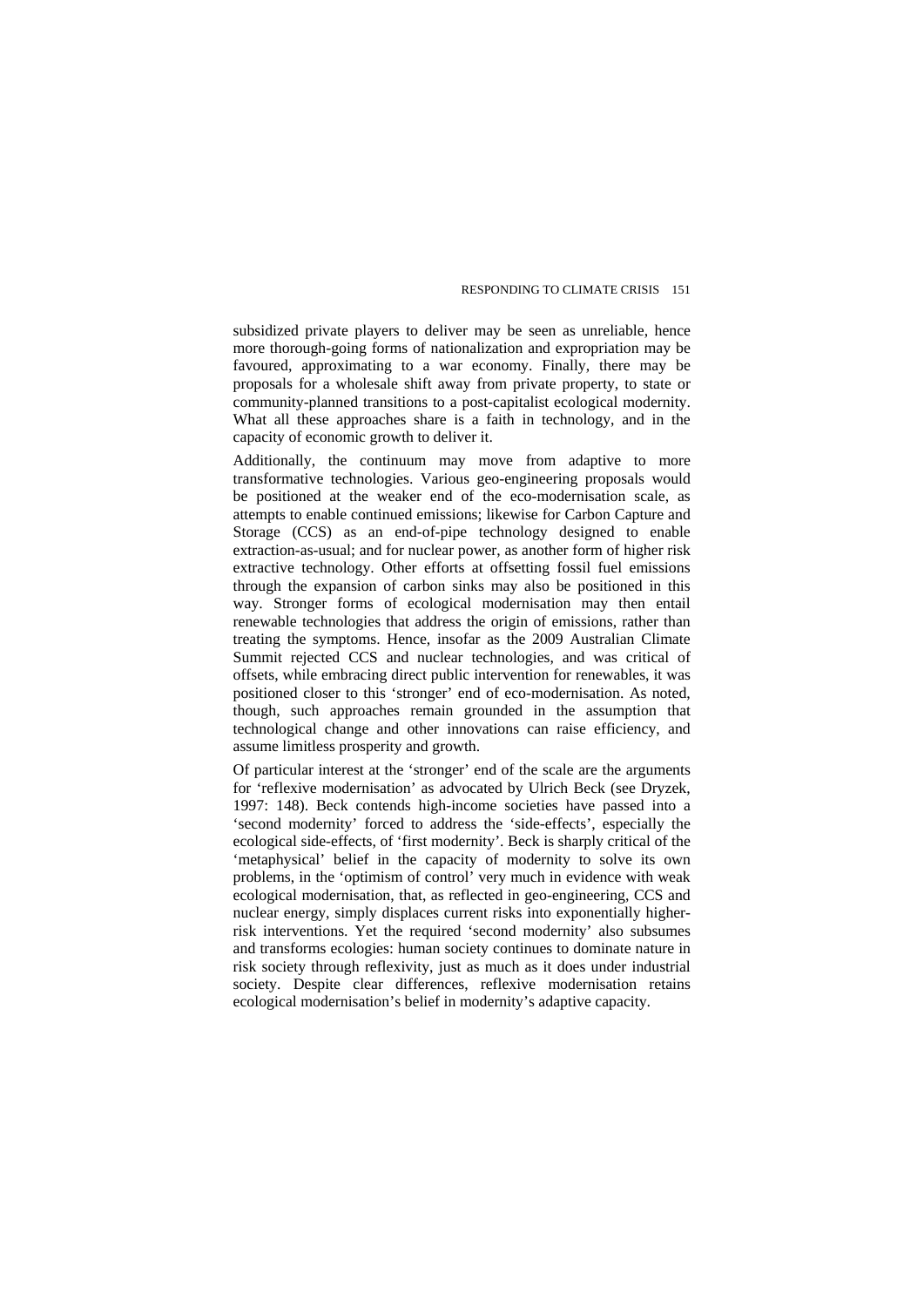Similar themes emerge from socialist forms of ecological modernisation, which argue that productive forces liberated from capitalist relations of production can be deployed for socio-ecological values rather than for private gain. This assumption that productive forces and associated technologies are neutral is not uncommon amongst ecological socialists (see Smith 1984: 31). A version, for instance, surfaces in Callinicos' 2003 *Anti-Capitalist Manifesto,* where he looks to large-scale public investment in renewables and transport to address climate change, within a globally-planned equitable mitigation strategy (Callinicos, 2003: 137). And in a recent ecological socialist account devoted to addressing climate change, Neale argues simply that capitalism possesses the technological capacity and the resources to mitigate greenhouse gas emissions, but lacks the motivation (Neale 2008).

Across these approaches, as Mol has argued, the shared assumption is that what is needed to address climate crisis is an alternative modernity (Mol 2000a). Whether the alternative simply corrects a 'structural design fault', as Mol puts it, or engineers a wholesale reconstruction as promoted by Beck, or indeed supersedes the profit motive as favoured by Neale, the ultimate prescription for climate crisis is essentially the same. Ecological modernisation re-masters nature by re-managing it, whether through technocratic control, ecological reflexivity or socialist intervention.

#### **(b) Decarbonisation and ecological limits**

What may be termed the ecological limits approach offers a dramatically contrasting account, effectively a mirror-image of eco-modernisation. From this approach the growth society is seen as producing material products, entities with a specific ecological impact. Nature is understood to have its own eco-systemic laws, and within the bounds of these laws, for instance in relation to regenerative capacity, global nature is configured as a fixed stock of material. The production of goods requires a specific quotient of material and energy, directly sourced from the biosphere. Once nature's regenerative capacity is factored-in, production proceeds at direct cost to ecologies: one wins while the other loses, and the society-nature relationship is irreducibly zero sum (see Hornborg 2001).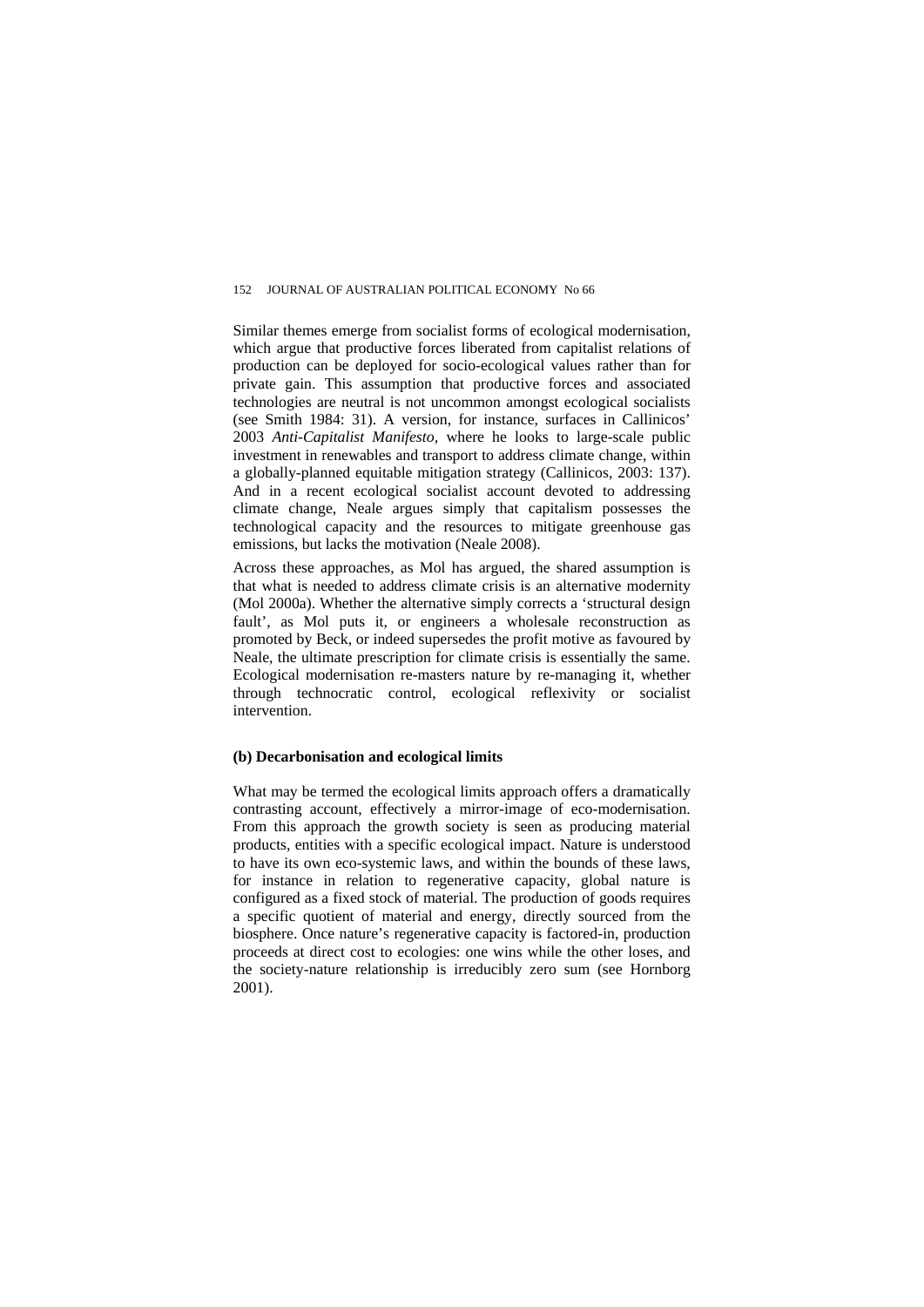Rather than asking how economic expansion can transform nature, the approach asserts ecological limits, asking how society can live within them. Likewise, rather than devising alternative modernities to more efficiently reshape ecologies, ecological limits require us to ask how ecologies should shape societies. The assumption of limitless growth is rejected, as is the assumption of progress through productive expansion. In this respect the ecological limits perspective forms part of a much larger post-developmentalist critique of dominant political ideology.

The concept of ecological limits was popularised in the late 1960s principally in terms of resource exhaustion, an issue directly addressed in 1972 by the Club of Rome Report 'Limits to Growth', which proposed responding to ecological crisis with precaution and conservation. The concept was then later deployed through Schumacher's notion of 'natural capital', a metaphor for earth's stock of natural wealth that is consumed at humanity's peril (Schumacher 1973). Lovelock's Gaia hypothesis of 1972 refigured the limits model to accommodate regenerative capacity, viewing the planet as a living thing, which humanity can either render sick or healthy. As a living entity, Lovelock argued, the earth has certain needs: as long as humans place their needs above planetary needs the earth will suffer (Lovelock 1972). More recently Lovelock identified climate change as the clearest manifestation of this nexus: our 'way of life encroaches upon the domain of the living earth…. now it is changing, according to its own internal rules, to a state where we are no longer welcome' (Lovelock, 2006: 7).

The recognition of ecological limits obliges us, at the very least, to reduce growth: given that the production of whatever kind is understood to have ecological impacts, the imperative is to scale-down consumption. The approach is neatly encapsulated in the ecological footprint approach, where the ecological impact of consumption is translated into a spatial metaphor, to deliver the required regenerative capacity. In 1998 for instance, the World Wildlife Fund used its 'Living Planet Index' to suggest that the world first exceeded its regenerative capacity in 1975, and that by 1997 'consumption pressure' was thirty per cent greater than the available space (WWF 1998). The challenge to live within limits is defined as the world's key development challenge, and that challenge is located in the over-consuming countries of the rich North.

There is, not surprisingly, a great deal of interaction between ecological modernization and ecological limits. Ecological modernizers argue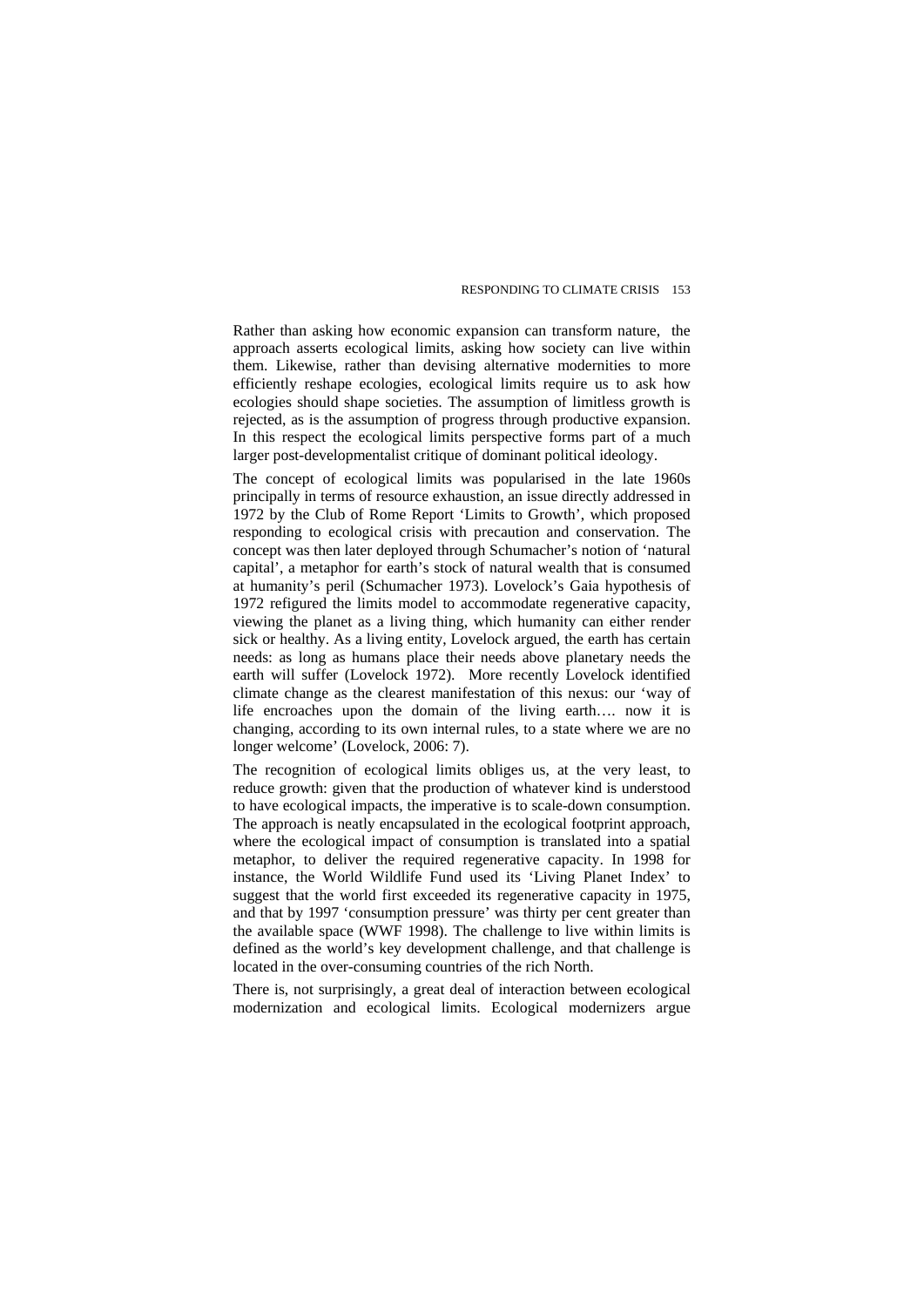ecological limits can be superseded, and some advocates of ecological limits ultimately revert to ecological modernisation. Lovelock, for instance embraces nuclear fission as a potential circuit-breaker under climate change. Some combine technology and consumption with population. The Erhlichs, for instance, presented human impacts as a function of technology, population and affluence, reducing sustainability to a three-part formula. The model re-engaged Malthus, with population abstracted from society as an independent variable. In 1991, though, in the context of global warming, they rejected blind faith in technology, arguing for an end to population growth and a shift from affluence to quality of life, to reduce 'the scale of the whole human enterprise', thus refining the model into a two-part formula (Erhlich and Erhlich, 1991: 12). In his magisterial account of societies facing ecological limits, Diamond was more optimistic. He similarly argued that ecological impact is simply 'a product of two factors: population, multiplied times impact per person' (Diamond, 2005: 524). Collapse is precipitated by over-population and over-consumption of resources, caused by shorttermism and non-ecocentric value systems. Diamond, though, argued technocracy within limits could win out, provided contemporary societies created effective ecological forward-planning.

Others reject both technocratic and population-centred approaches, and instead focus on post-consumerism. In this version the growth economy is identified as the principal culprit, and superseding it the key challenge. For Herman Daly the goal has to be a steady-state society, that he argues is possible under capitalism (Daly 1977; 1996). Schumacher similarly posited a new localized capitalism, grounded in a wholesale social reorganization, a literal scaling-down (Schumaker 1973). More recently, but in a similar vein, Wolfgang Sachs frames ecological limits in terms of a rejection of efficiency in favour of sufficiency, using Herman Daly's image of an over-loaded ship: 'even if the cargo on a boat is distributed efficiently, the boat will inevitably sink under too much weight' (Sachs 1993:16). Logically, Sachs argues, sufficiency must set the boundaries for efficiency, otherwise we exceed ecological limits. Pointing out that the ecological benefits of increased efficiency are invariably cancelledout by increased growth, Sachs stresses the necessity for growth restraints, adding 'what really matters is the overall physical scale of the economy with respect to nature' (Sachs 1993:16).

Contemporary climate change policy directly mirrors Sachs' scenario. The focus on reducing the 'carbon intensity' of growth, through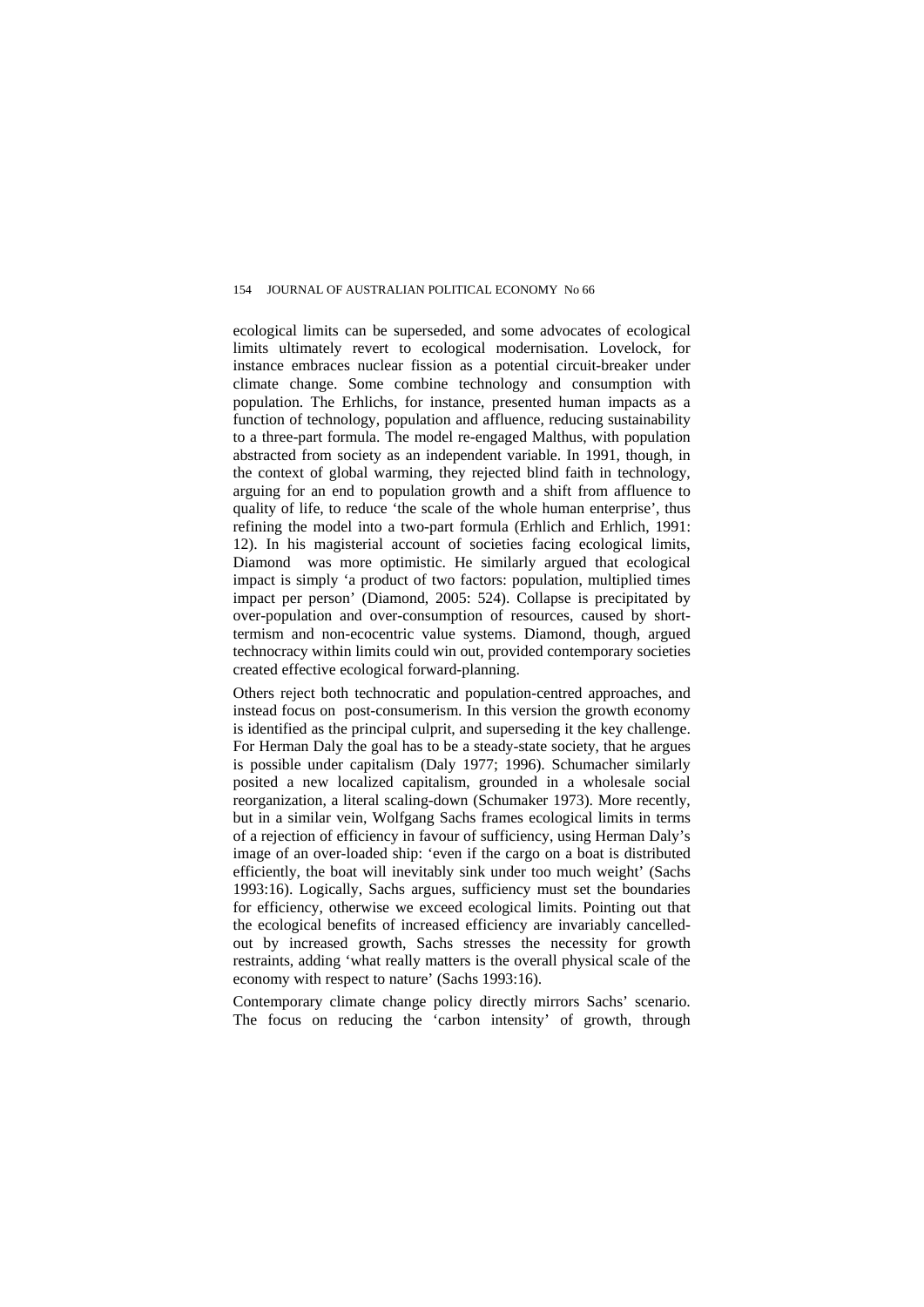efficiency measures, assumes carbon intensity can fall at a faster rate than growth. This is a high-risk venture. Using IPCC and World Bank figures from 2008, Li finds that 'under no plausible circumstances could the objective of climate stabilization be compatible with the endless expansion of the global capitalist economy' (Li, 2008: 3). The reasoning is simple. IPCC reports reveal that to keep the global temperature rise below two Degrees Centigrade, emissions must stabilize to 445ppm between 2010 and 2050. Under the IPCC's most optimistic scenario of a yearly reduction in emissions intensity of 2 per cent, Li shows that the world economy would have to contract by 0.7 per cent per annum to bring total emissions down to the required level. Between 2010 and 2050 this amounts to a total contraction of the world economy of at least 24 percent (0.7 per cent per annum over forty years).

Even if such realities were recognized, could they be agreed? As amply demonstrated by the recent Copenhagen events, we do not live in a planned world economy, but one where countries compete for leverage. More powerful, as Li notes, is the Jevons Paradox (named after the nineteenth century British economist), which insists that rising efficiency simply enables faster economic growth (also see Bellamy-Foster 2002). The Paradox has found wide currency with the publication of Jackson's 'Prosperity without Growth', based on a 2009 Report to the UK Sustainable Development Commission, which restates the central thesis of Herman Daly's 'steady state' model, namely that living within limits requires a post-growth society, albeit through efficiencies under capitalism (Jackson 2010). The crucial question for the climate, then, is what type of society can generate wholesale emissions reductions on the basis of low or negative rates of growth? Li argues that only a postcapitalist society offers such a possibility. Others, as noted, point to the possibilities of steady-state capitalist economy. Still others point to postdevelopmentalist and post-patriarchal options, which draw on alreadyexisting conservation knowledges and practices, rather than pin hopes on future innovation. Here we move beyond an emphasis on limits, to approaches, discussed in the next section, that seek to transform social relations with nature in a post-capitalist, post-patriarchal context.

In general, the limits approach subsumes society in nature. This addresses ecological crisis, but may simply romanticize autarchy, misrecognising necessity as conservation (Pieterse 1998). The assertion of limits may be driven by disenchantment with scientism in highincome contexts, generating a conservationist ethic, of holding natural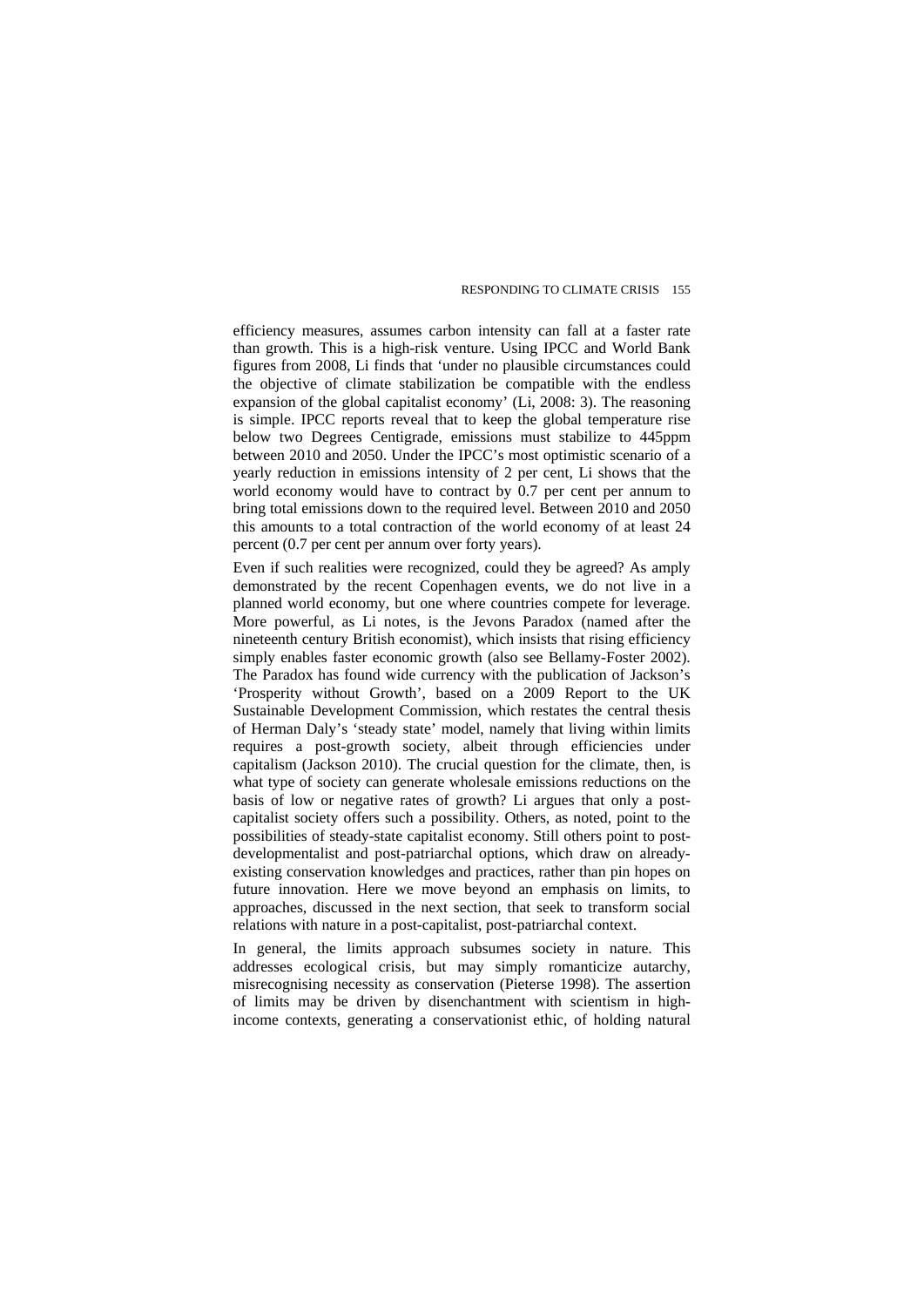landscapes 'in trust'. More powerfully, though, it may also be linked to a Southern revolt against post-colonial developmental states, to nurture living environments against developmentalist projects. In both there may be a populist logic, amenable to reaction, but also open to possibilities for 'radical democracy' (Ziai 2007).

### **(c) Social transformation and eco-socialism / socialist ecofeminism**

Accounts of the field of political ecology often confine themselves to discussing two dominant approaches – ecological modernisation or 'sustainability' approaches, and ecological limits, or 'radical' green approaches (Dryzek 1997). As David Harvey notes, there is a third perspective, reflected in eco-socialist and socialist eco-feminist approaches that simultaneously seek to liberate society from social domination and from domination by ecology.

For ecological socialists and socialist ecofeminists capitalism exploits both natural resources and labour power. As O'Connor argues, capitalism is founded on two contradictions, between capital and labour and between capital and nature (O'Connor 1998). This is reflected in the commodity form, which is 'both a social (people-people) and a metabolic (people-nature) relation' (Burkett and Bellamy-Foster, 2006: 152). Importantly, ecological impacts are not then conceptualized as an externality of surplus accumulation, but as its essence: hence capital cannot accumulate without creating ecological crisis (Bellamy-Foster, 2002: 88). From this perspective, climate change is seen not simply a side-effect of capitalist development, but as part of the systemic exploitation of nature at the centre of capitalist development. Under capitalism, society and nature are in direct structural conflict: the resulting 'metabolic rift' can only be healed with the passing of capitalist accumulation.

This ecological socialism recognizes the logic of capitalism's ecological limits, as well as its social limits. Social limits are, of course, socially determined, with wage rates for instance, set by the socially-necessary minimum standard required to reproduce labour power. In contrast, ecological limits are defined by the demands of capitalism in confrontation with nature, and escalate with the intensifying efforts at technological innovation. Reflecting this difference, as O'Connor notes, while class conflict under the 'first contradiction' can be sidestepped or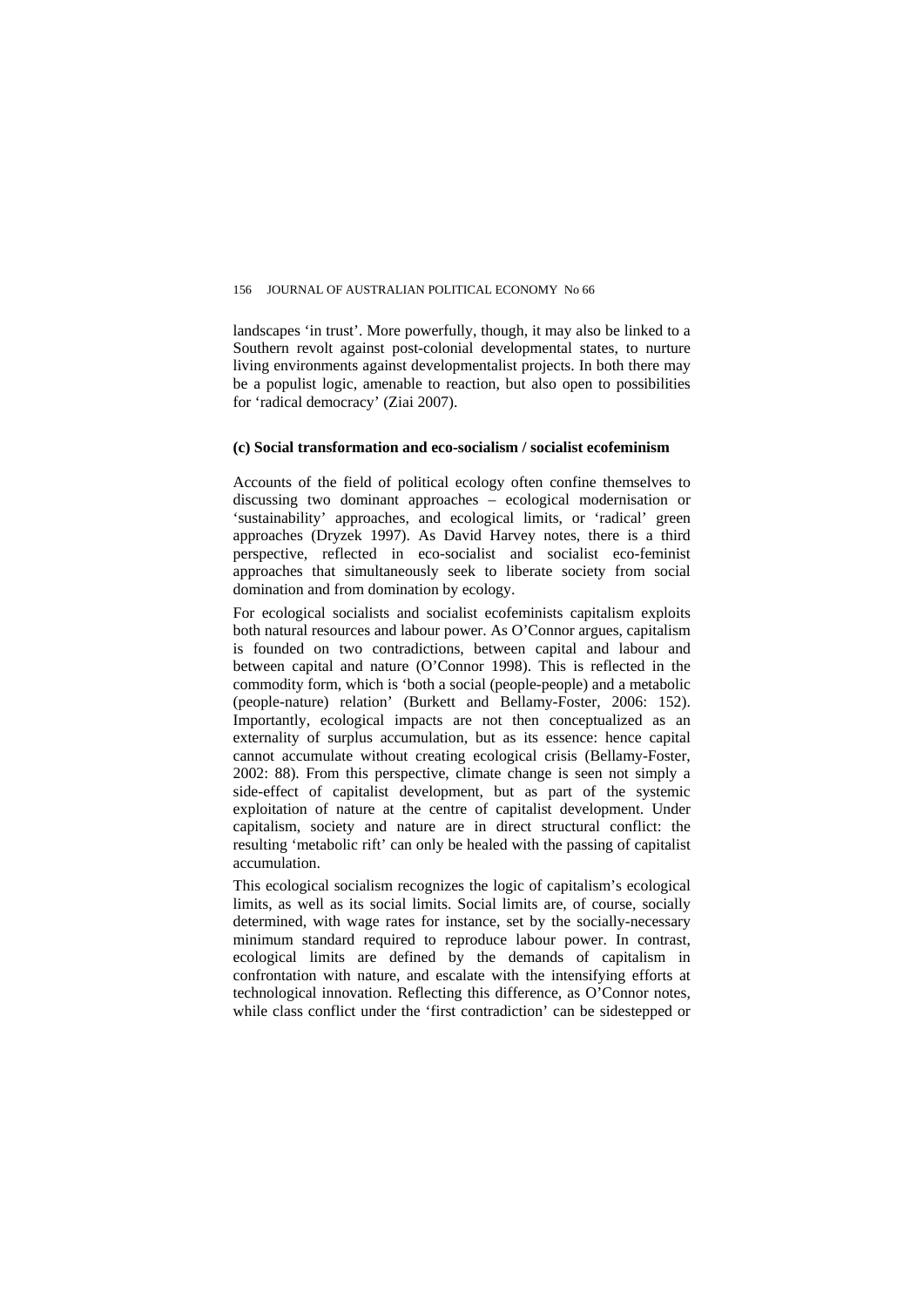displaced, the ecological crisis of the 'second contradiction' cannot be so easily avoided. The result is that now, with global climate change, ecological limits pose an incommensurable challenge to the very existence of capitalism. Eco-socialists therefore recognize that ecological relations have their own autonomy, and cannot be reduced to social relations through 'simplistic rhetoric about the "humanisation of nature"' (Harvey, 1996: 194). To put it another way, the forces of production under capitalism are not innocent of productivism – they cannot simply be re-tooled for a post-capitalist sustainable future.

Clearly, though, ecological limits depend upon how ecological degradation occurs (Redclift 1994). With the latest period of globalised marketisation, ecological crisis is subsuming all other social conflicts, translating anti-capitalism into a 'struggle for survival' (Van der Pijl, 1998: 47). Where once ecological exhaustion was displaced from one locality to the next, it now has nowhere to run, and is manifest as quite literally a global crisis (Bellamy-Foster 2002). The advent of this global contradiction between capital and nature, writ large in the form of climate crisis, creates profound possibilities. In 'The Enemy of Nature', for instance Kovel declares that with climate change 'the moment for the global realization of ecosocialism has arrived'. Just as in the early Twentieth Century humanity was faced with a choice between socialism and barbarism, so today, he argues, we are confronted with the choice between ecosocialism and ecocatastrophe (Kovel, 2007: 258-62).

But what, specifically, is proposed as the transformative alternative? Marx pointed to a communist society where the metabolic rift between society and nature, created by capitalism, is healed. In a passage that has often been quoted, Marx pointed to 'the consummate oneness of nature and man – the true resurrection of nature – the naturalisation of man and the humanism of nature both brought to fulfillment' (Salleh, 1997: 166). An eco-socialist system of production for need rather than for profit would thus by definition be ecocentric. The key is in the character of 'use value' under eco-socialism. How can use values be redefined in ways that do not dominate nature? As noted, some socialist modernisers have assumed that capitalist technologies, once freed from capitalist control, can be deployed to meet social needs. But if freely-associated labour is to produce 'fruitful use value' (or usefruct), these use values must be ecologically embedded. This requirement is not satisfied by capitalist technology. In other words, real non-capitalist social needs are by necessity defined with ecologies, not against them. Thus eco-socialists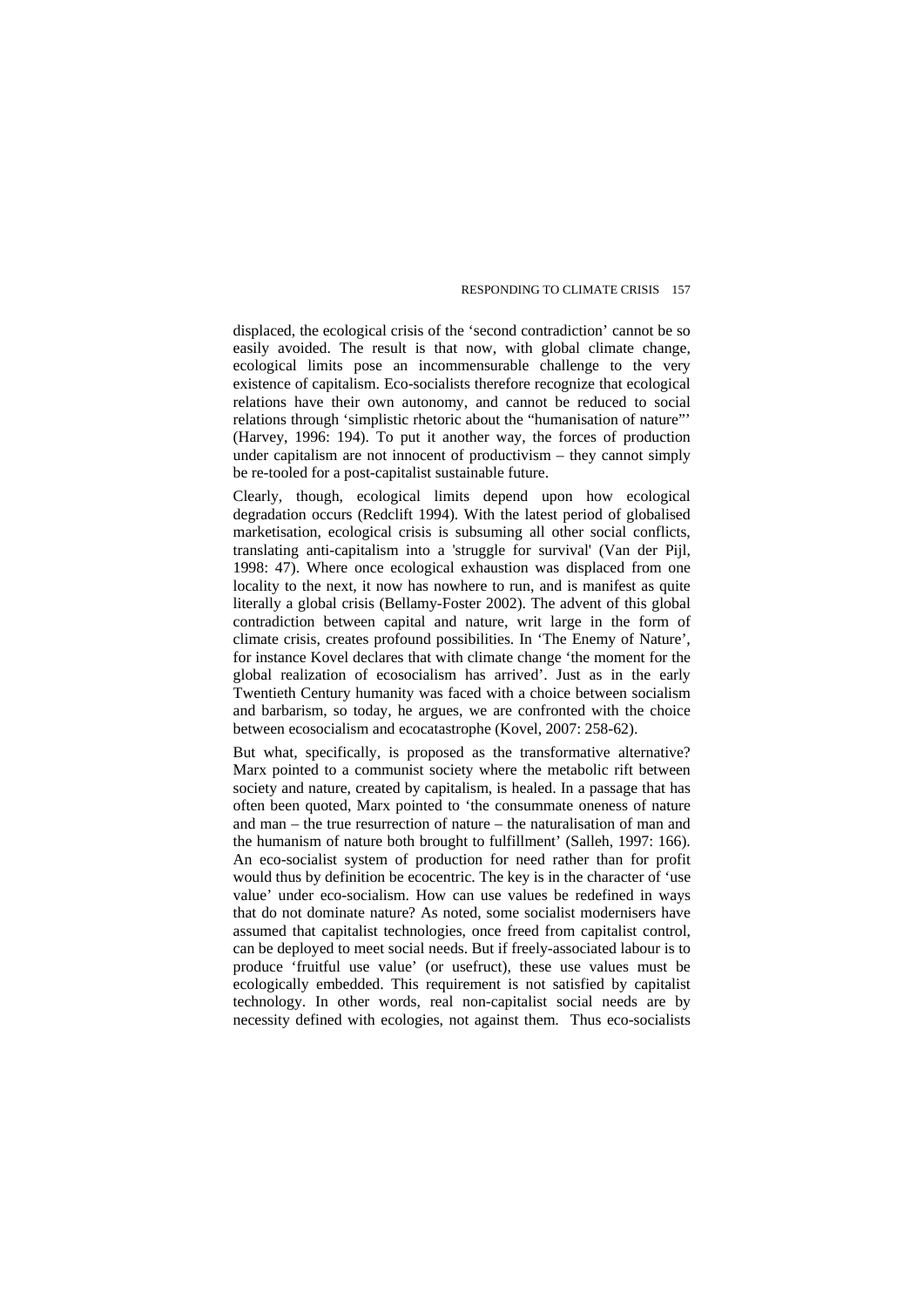can only embrace technologies and the use values they produce if these 'foster ecosystemic integrity' (Kovel, 2007: 268-272).

In terms of practical transitions, eco-socialism points to 'the commons', particularly the local commons, as the foundation for ecocentric values and living environments (see Goldman 1998). Here, in non-commodified or de-commodified contexts, people create new ways of living within nature, freed from exchange value. Bennholdt-Thomsen and Mies, for instance, align their post-capitalist ecofeminism with a 'subsistence perspective', where peoples live autonomously of commodification, within living ecologies, outside of the 'regime of wage labour' (Bennholdt-Thomsen and Mies, 1999: 177). These invisible forms of metabolic labour prop-up the visible instrumental forms of productivist labour, performed in the main by men (see Bennholdt-Thomsen and Mies' 'Iceberg model of capitalist patriarchal economics', 1999: 30; Mies 1986). In these contexts ecologies may be defined as a commons to be nurtured, rather than as a resource to be exploited. The key to understanding the resulting transformation is in the contrast between regenerative or 'metabolic' labour and instrumental labour. Where instrumental labour exploits and exhausts ecologies until we breach ecosystemic limits, regenerative labour enhances ecologies: it 'synergises the satisfaction of human needs with enhanced metabolic flows in nature' (Salleh, 2009: 295). As such, in a post-capitalist and post-patriarchal society centred on regenerative labour, rather than on instrumental labour, there are no ecological limits. To put it another way, regenerative labour under eco-socialism defeats scarcity by redefining social need.

Indeed, where eco-modernisers find their inspiration amongst highincome 'front-runners', many ecofeminist advocates point to examples from the Global South. Here, it is argued low-consuming ecologicallysufficient communities can sustain forms of labour that nurture and nourish nature rather than dominate it (Escobar 1995; 2007). Examples have been documented and found to offer eco-sufficient modes of living, especially as experienced by women (Rocheleau et al 1996; Salleh 2009). These ecological reproducers are grounded in reduced use, embracing small-scale subsistence technologies (such as small-scale farming, see for instance Shiva 1989; 2009). The search, here, is for a time when humanity acknowledges its embeddedness in nature, to a time when, 'Man's domination over nature – the principle that has guided Northern society since the Renaissance – is replaced by the recognition that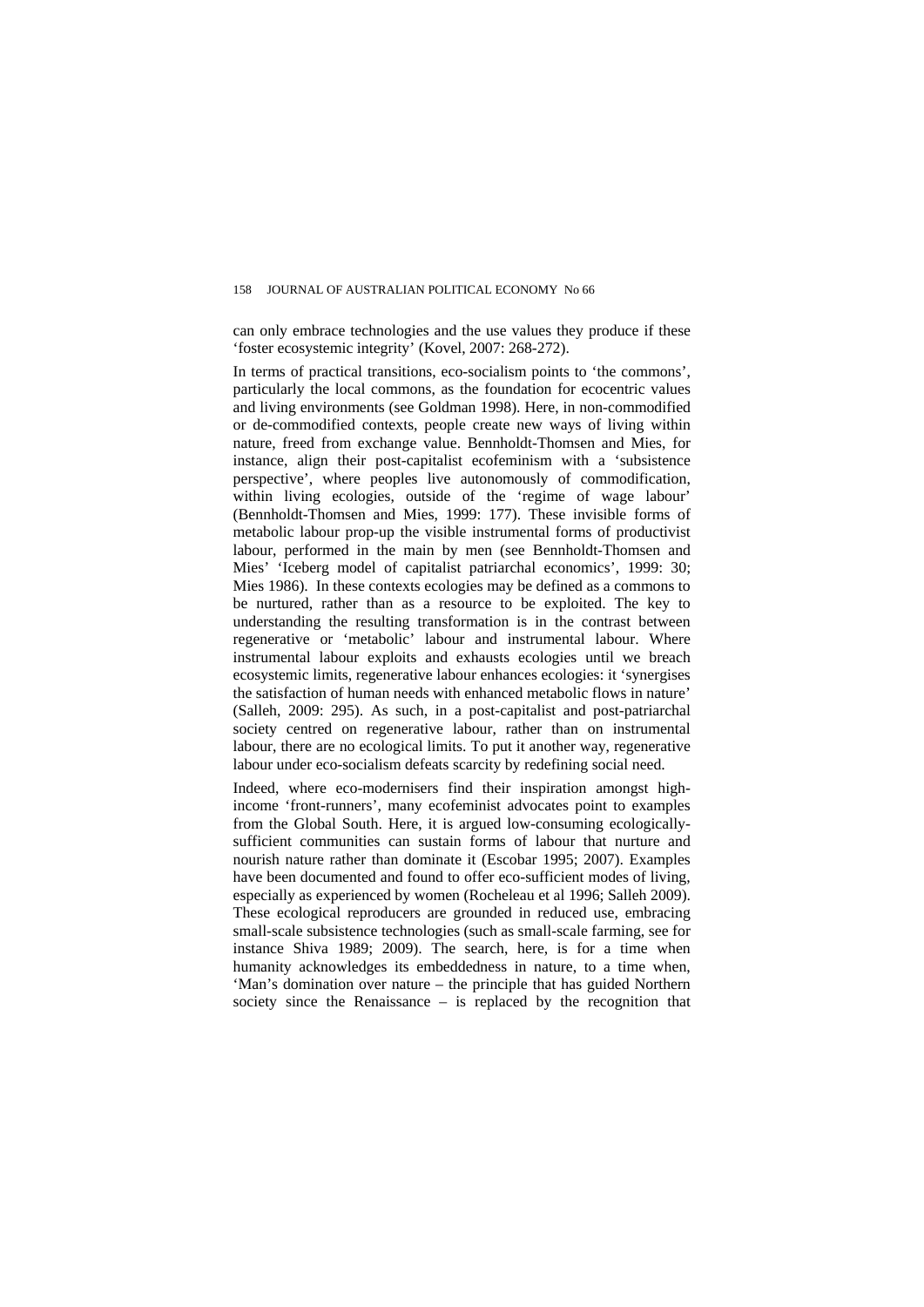humans are part of nature, that nature has its own subjectivity' (Mies and Shiva, 1993: 319).

The move is to a kind of healing: insofar as capitalism creates a rift between society and nature, between 'human capital' and 'natural capital' perhaps, eco-socialism and variants of ecofeminism aim to heal that rift, so that nature and society become mutually self-reproducing. In material terms, humanity lives within nature, whether or not the social system expresses that reality. Proximity to that reality is deeply uneven, stratified by developmentalism and neo-colonialism, and by gender. The resulting questions for mobilization are paramount (and are addressed elsewhere in this Special Issue, especially by Pearce and by Long, Roberts and Dehm).

In general terms, rather than assuming a choice between technology and sufficiency, eco-socialists and many ecofeminists argue that relations between them can be transformed. Such transformation can overcome both the drive to exploit labour and to exploit nature, in a double move to embrace non-commodified 'metabolic' relations. What this may mean in practice, though, is difficult to spell out. The first and most important point is that eco-socialists insist a low-growth economy under capitalism means injustice – 'more austerity – and even more upward redistribution of wealth and power' (Mueller and Passakis, 2009: 60); autarchy also relegates ecological priorities as 'industry can and does more nakedly resist and erode environmental protection regulation (Grundmann 1991: 219). As such, an eco-socialist response to climate change embraces planning and commons management: it must be a 'collectively managed, just process of de-growth' (Mueller and Passakis, 2009: 59). Herein lies the centrality of 'really existing' metabolic labour – performed for instance by unwaged household or subsistence workers – as it is from these contexts that some of the analogies and options for eco-socialist climate policy may emerge.

## **Conclusion: Engaging Socialism and Ecology**

As argued here, the climate challenge is not simply a quantitative challenge for technocrats, of securing required emissions reductions through a quantum of investment in this or that technology. Climate change poses profound qualitative questions, for all of us to address, of charting possibilities for freedom from domination for both society and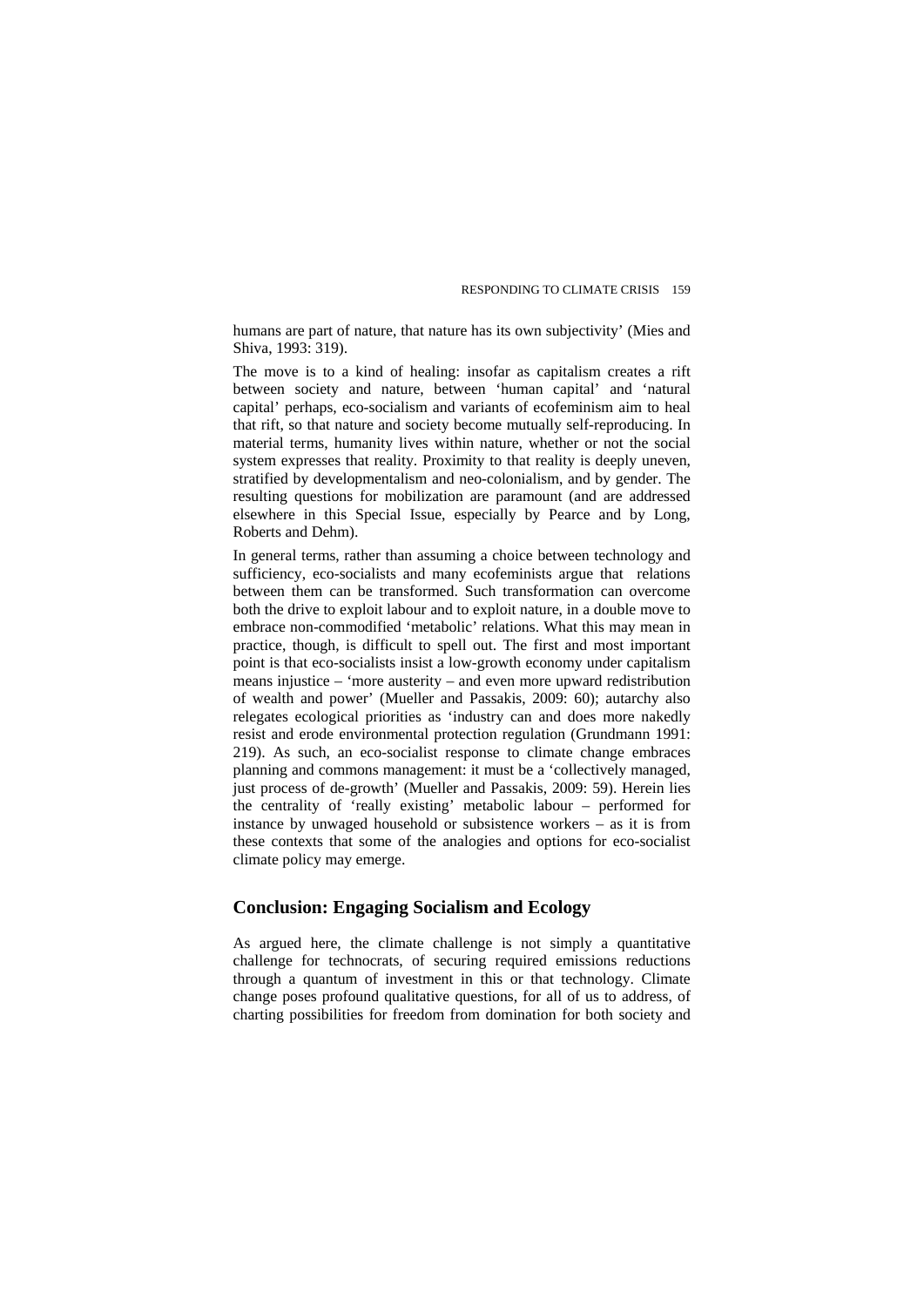nature. The three broad approaches discussed here – ecological modernisation, ecological limits and ecological socialism – are in constant dialogue, but answer this challenge in different ways. It is centrally important to appreciate the limits and possibilities they entail.

The logic of continuing and intensifying climate crisis is already pushing us to reconsider settled positions. We have seen how various 'weak' approaches to ecological modernisation have unraveled. Emissions trading, international offsetting and carbon sequestration, for instance, that formed the foundation of Australia's proposed Carbon Pollution Reduction Scheme, are already discredited. Debate has shifted to more direct mechanisms, such as a carbon tax and direct subsidy or regulation, moving the debate closer to modes of 'strong' ecological modernisation. Now, it is certainly time for the shibboleth of economic growth to be put on the table, and for a broader questioning of the technological optimism that characterizes so much of what passes for policy debate on climate change.

Over time, as we press up against the limits of 'strong' ecological modernisation, we may expect debates between ecological limits and ecological socialism to move to centre-stage. In anticipation of this, formulations for an eco-socialist and ecofemimist future, and how we can get there, are likely to become centrally important. In recognition that anything like a program must come from mobilisation around the concerns we are living with day-to-day, rather than from an abstract blueprint, we could do worse to ask how ecology and socialism can deepen their engagement. A preliminary conceptual frame, drawing on Harvey, may offer us five themes - alienation, hierarchy, technology, difference and space-time relations – as key contact-points or 'rubbing' points between the two conceptual blocs, to generate deepened dialogue (see Harvey, 1996: 197). The five themes, applied to the climate debate, are highly suggestive of an open-ended means of operationalising ecologism with socialism.

To address alienation there must clearly be a process of re-embedding society in ecology. Under capitalism ecologies are commodified and society is alienated from nature, as a resource to be exploited. Instead, with the assertion of eco-social commons, we may create the institutions to collectively regenerate ecologies, and reanimate our relationship within it, overcoming alienation. For climate this may mean creating non-market collective frameworks for reducing emissions, notably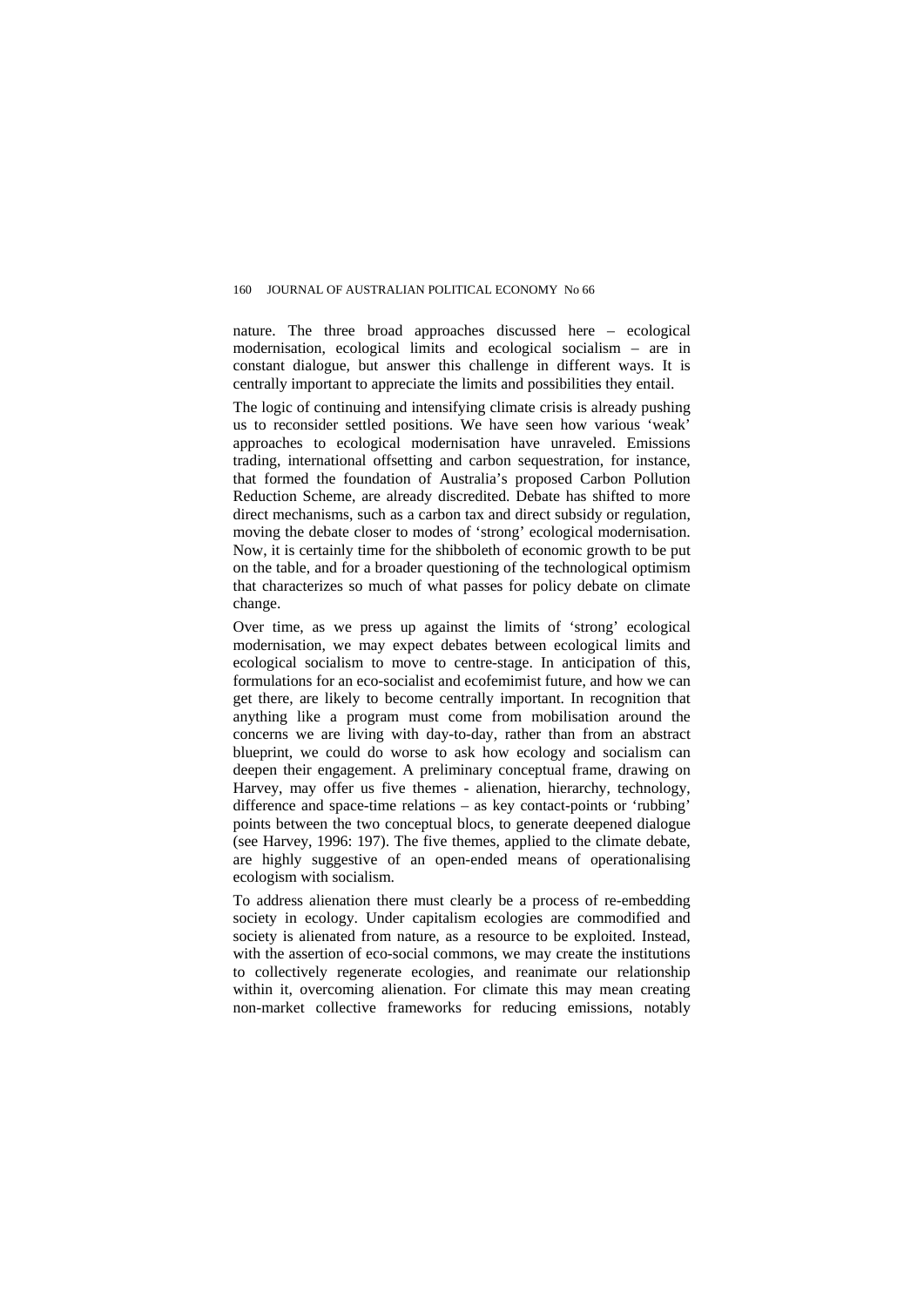through collective ownership and regulation (see Goodman and Rosewarne in this special issue). How can these institutions be constructed, and how would they operate in practice, to address the crisis?

Second, we may ask how the required social relations of transformation will be generated? With the centrality of class power under capitalism, this forces us to think about class forces. Is there a leading class within capitalist production to offer strategic leverage, a class of immaterial workers, perhaps? Or, given the unevenness of the crisis, should we favour cross-class alliances, centred on localities, national states, or macro-regions, perhaps as reflected in the Bolivarian axis? Or should our focus be on 'metabolic' workers as a potential 'meta-industrial class' offering pathways beyond the climate crisis (Salleh 2004; 2010)?

Then there is the question of how to redefine use value in the context of eco-systemic crisis. How can technology be redefined to enact metabolic relations with nature? Freely-associated labour within a socialist society by definition seeks to meet collective needs. Ecological socialism requires that under climate crisis the collective priority must be first and foremost to ensure the restoration of a stable climate. To realize this requires the mobilisation of collective intellectual and creative capacity and resources. How may we imagine the process of achieving this? And how can the process of getting there be articulated and pursued?

Fourth, any agenda to address climate crisis must be capable of both mediating particular priorities and charting a universal strategy. Given the asymmetries of climate crisis there can be no possibility of imposing a 'global climate commons' that does not accommodate vast differences in responsibility, impacts and capacity. The crisis, as a product of capitalism, rewards those who exploit nature while others suffer the consequences. Yet at the same time, the global character of the crisis, as requiring a genuinely reciprocal response at a universal level, cannot be downplayed. The climate crisis, as eco-systemic crisis, has universal significance and the prospects for a global climate movement rest on the possibility of a universalizing consciousness. Clearly, the particularities of climate injustice are the foundation-stone of a universalizing movement, for a movement founded on 'militant particularism', to use Harvey's term. But how to balance these dimensions?

Fifth, and finally, there is the related temporal issue, of how to establish frameworks that reconcile the temporal scope of climate change with its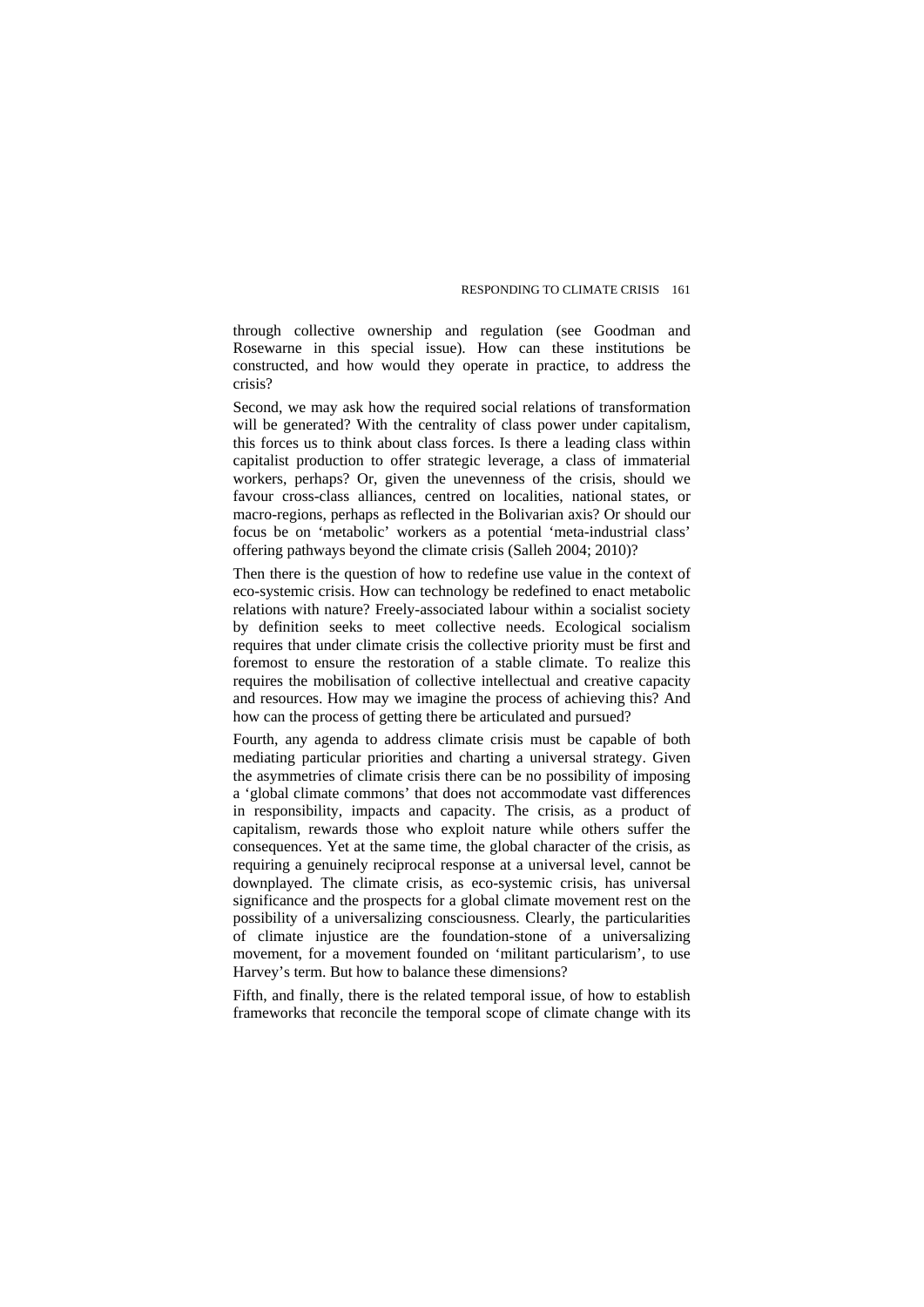spatial logic. There is a need to address historical, present-day, and anticipated future dimensions of unevenness: biospheres are nested in temporal frames, and our capacity to act is shaped by our place in climate time. How, for instance, can we address the disjuncture between intergenerational responsibilities? The knowledge we now have of the likely future impacts of our present-day activities creates new dimensions of culpability and responsibility. Justice for present and future generations may require urgent action now, regardless of historical legacies and responsibilities. How can these dimensions be reconciled?

There is some evidence that such engagements between socialism and ecologism are underway. The politics of regenerative models, against dominant modes of consumerism, was for instance conveyed in a statement from the eight-country 'Bolivarian Alternative for the Americas' at the Copenhagen UNFCCC, where it identified 'a structural problem of two forms of life — one way of living is the way of overconsumption and waste, the way of luxury, of egoism and individualism: capitalism. The other way is *vivir bien* – living well – food enough for all and living in harmony with others and our Mother Earth, in solidarity and complementarily' (ALBA 2009).

Questions of unevenness and the required climate justice were also foregrounded in 'Peoples' World Conference on Climate Change and Mother Earth's Rights', hosted by Bolivia's President in 2010. The conference offered a convergence point for ecologism and socialism in the backwash from Copenhagen, and as a prefigurative moment, anticipated some of the strategic questions of mobilization. Indeed, one may go so far as to liken the event, and its potential symbolic power, to the Zapatistas' 'First Intercontinental Encounter Against Neoliberalism', held in Chiapas in 1996, that initiated Peoples Global Action and began the ten-year-long cycle of mobilizations for justice globalism.

### **References**

ACTU and ACF (2008) *Green Gold Rush: How ambitious environmental policy can make Australia a leader n the global race for Green Jobs.* Melbourne: ACTU and ACF.

ALBA (2009) Press conference: Hugo Chavez and Eco Morales, 18 December, Bolivarian Alternative for the Americas. UNFCCC: Copenhagen.

Beck, U. (1995) *Ecological politics in an age of risk.* Cambridge: Polity Press.

Bellamy-Foster, J. (2002) *Ecology against capitalism.* New York: Monthly Review Press.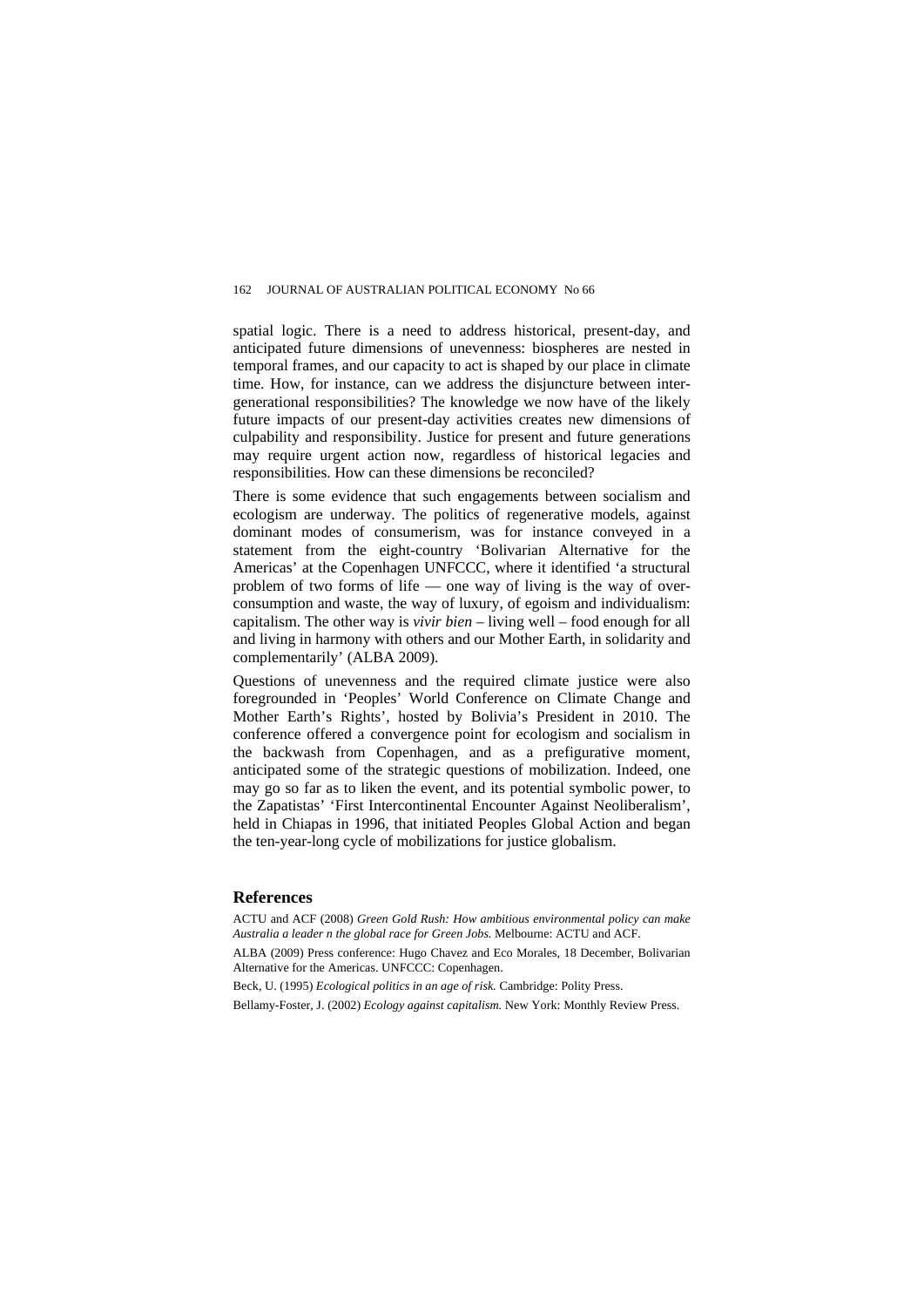Bennholdt-Thomsen, V. and Mies, M. (1999) *The subsistence perspective: beyond the globalised economy.* London: Zed.

Blowers, A. (1997) 'Environmental policy: ecological modernisation or risk society?.' *Urban Studies,* 34(5-6): 845-871.

Burkett, P. and Foster, J. (2006) 'Metabolism, energy, and entropy in Marx's critique of political economy.' *Theory and Society,* 53: 109-156.

Callinicos, A. (2003) *An anti-capitalist manifesto.* Cambridge: Polity Press.

Climate Camp (2009) 'Climate Camp at Australia's Oldest Coal Mine: Actions Speak Louder than Words', Invitation, 12 June 2009. Sydney: Climate Camp.

Cox, B. (2009) 'Illawarra can lead green jobs revolution: union', *Illawarra Mercury,* 5 August.

Daly, H. (1977) *Steady-state economics.* San Francisco: WH Freeman.

Daly, H. (1996) *Beyond Growth: the Economics of Sustainable Development.* Boston: Beacon Press.

Diamond, J. (2005) *Collapse: how societies choose to fail or survive.* Melbourne: Penguin.

Donaldson, M. et al (2009) *Power to the People: Building Sustainable Jobs in the Illawarra, A Report for the South Coast Labour Council.* Wollongong: Wollongong University.

Dryzek, J. (1997) *The politics of the earth: environmental discourses.* Oxford: Oxford University Press.

Ecoequity (2007) *The right to development in a climate constrained world: the Greenhouse development Rights Framework.* San Francisco: Ecoequity.

Ehrlich. P. and Ehrlich, A. (1991) *Healing the planet: strategies for resolving the environmental crisis.* Stanford: Surrey Beatty and Sons.

Escobar, A. (1995) *Encountering Development: The Making and Unmaking of the Third World.* New Jersey: Princeton University Press.

Escobar, A. (2007) 'Post-development' as a concept and social practice' in A. Ziai (ed.) *Exploring post-development: theory and practice, problems and perspectives.* London: Routledge.

Goldman, M. (ed.) (1998) *Privatising Nature, Political Struggles for the Global Commons.* London: Pluto.

Goodman, J. and Wolfenden, A. (2008) *Trade and Climate Change.* Manila: Asia Pacific Research Network.

Green Jobs Illawarra (2009) *Action Plan: A Report to the Honourable Nathan Rees Premier of NSW from the Green Jobs Illawarra Project Steering Committee.* Wollongong: Green Jobs Illawarra.

Grundmann, R. (1991) *Marxism and ecology.* Oxford: Clarendon.

Harvey, D. (1996) *Justice, Nature and the Politics of Difference.* Oxford: Blackwell.

Hawken, P., Lovins, A., Lovins, L. (1999) *Natural capitalism: creating the next industrial revolution.* Boston: Little, Brown and Company.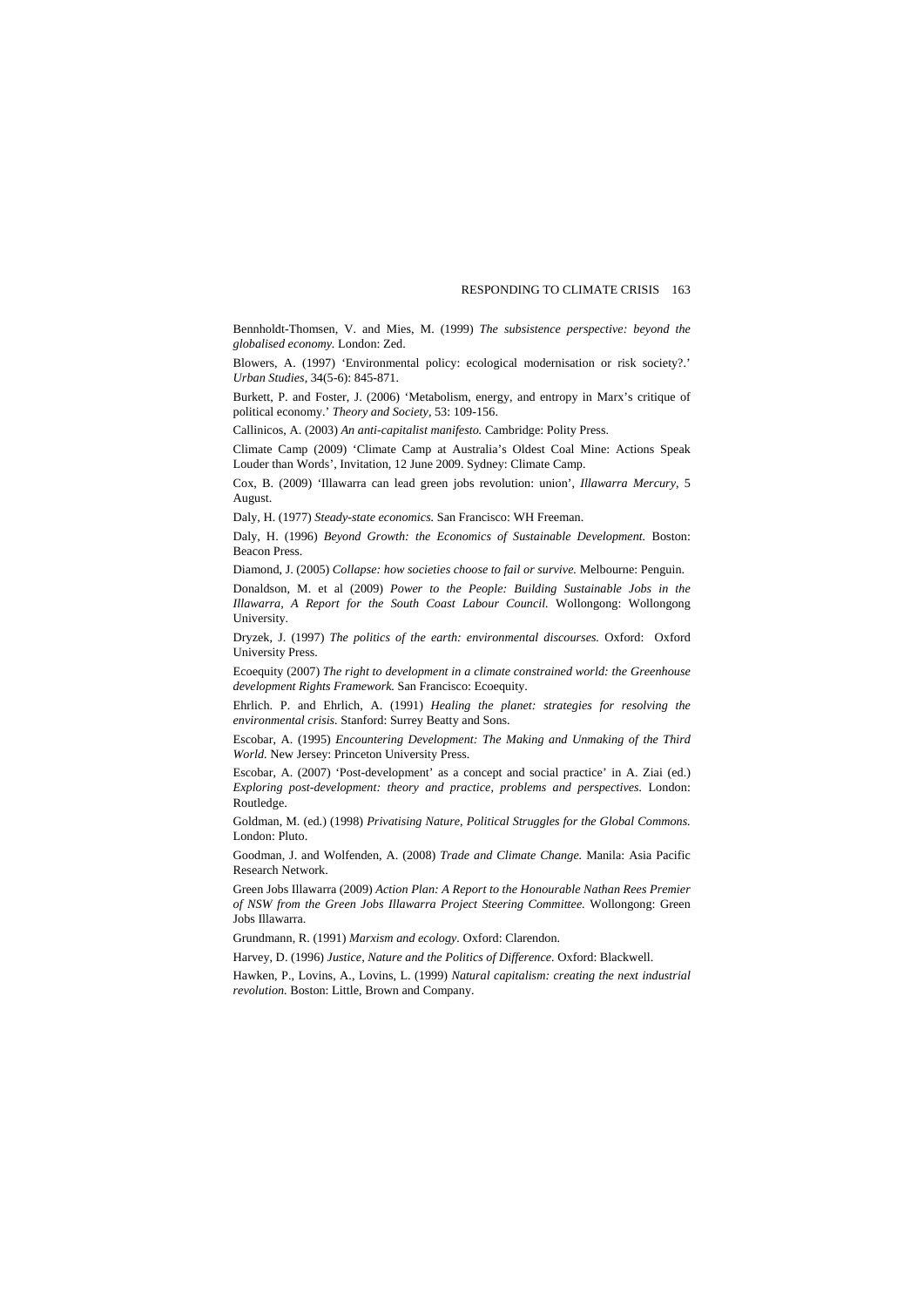#### 164 JOURNAL OF AUSTRALIAN POLITICAL ECONOMY No 66

Hornborg, A. (2001) *The power of the machine: global inequalities of economy, technology and environment.* Oxford: AltaMira Press.

Jackson, T. (2010) *Prosperity without growth: economics for a finite planet.* Earthscan: London.

Kovel, J. (2007) *The enemy of nature: the end of capitalism or the end of the world.* London: Zed.

Li, M. (2008) 'Climate Change, Limits to Growth, and the Imperative for Socialism.' *Monthly Review,* 60(3): 51-67.

Lovelock, J. (2006) *The Revenge of Gaia: Why the Earth Is Fighting Back - and How We Can Still Save Humanity*. Santa Barbara: Allen Lane.

Lovelock, J. 1972) *Gaia: A New Look at Life on Earth*. Oxford: Oxford University Press.

Mies, M. (1986) *Patriarchy and Accumulation on a World Scale.* London: Zed Books.

Mies, M. and Shiva, V. (1993) 'The need for a new vision: the subsistence perspective' in M. Mies and V. Shiva (eds) *Ecofeminism.* London: Zed.

Mol, A. (2000a) 'Globalization and the environment: between apocalypse blindness and ecological modernisation' in G. Spergaren, A. Mol, F. Buttel (eds) *Environment and global modernity.* London: Sage.

Mol, A. (2000b) 'Ecological modernisation around the world: an introduction.' *Environmental Politics,* 9(1): 3-14.

Mueller and Passakis (2009) 'Green capitalism and the climate: it's economic growth stupid!' in U. Brand et al (eds) *Contours of Climate Justice, Critical Currents no. 6.* Uppsala: Dag Hammarskjold Foundation.

Neale, J. (2008) *Stop global warming: change the world.* London: Bookmarks.

Pieterse, J. (1998) 'My Paradigm or Yours? Alternative development, post-development, reflexive development.' *Development and Change,* 29(2): 343-373.

Redclift, M. (1994) 'Development and the environment: managing the contradictions?' in L. Sklair (ed) *Capitalism and Development.* London: Routledge.

Sachs, W. (1993) 'Global ecology and the shadow of "development"' in W. Sachs (ed) *Global ecology: a new arena of political conflict.* London: Zed.

Saddler, *H.*, *Diesendorf, M*. and Denniss, R. (2004) *A Clean Energy Future for Australia*. Sydney: Clean Energy Future Group.

Salleh, A. (1997) *Ecofeminism as politics: nature, Marx and the postmodern.* London: Zed.

Salleh, A. (2004) 'Global alternatives and ther meta-industrial class' in R. Albritton et al (eds) *New Socialisms: Futures beyond globalization.* New York: Routledge.

Salleh, A. (ed.) (2009) *Eco-Sufficiency and Global Justice: women write political ecology.* London: Pluto Press.

Salleh, A. (2010) 'Schumacher, E. (1973) *Small is beautiful: a study of economics as if people mattered.* London: Vintage.

Shiva, V. (1989) *Staying Alive: Women, Ecology and Development* London: Zed Books.

Shiva, V. (2009) *Soil not oil: Climate Change, Peak Oil and Food Insecurity.* London: Zed Books..